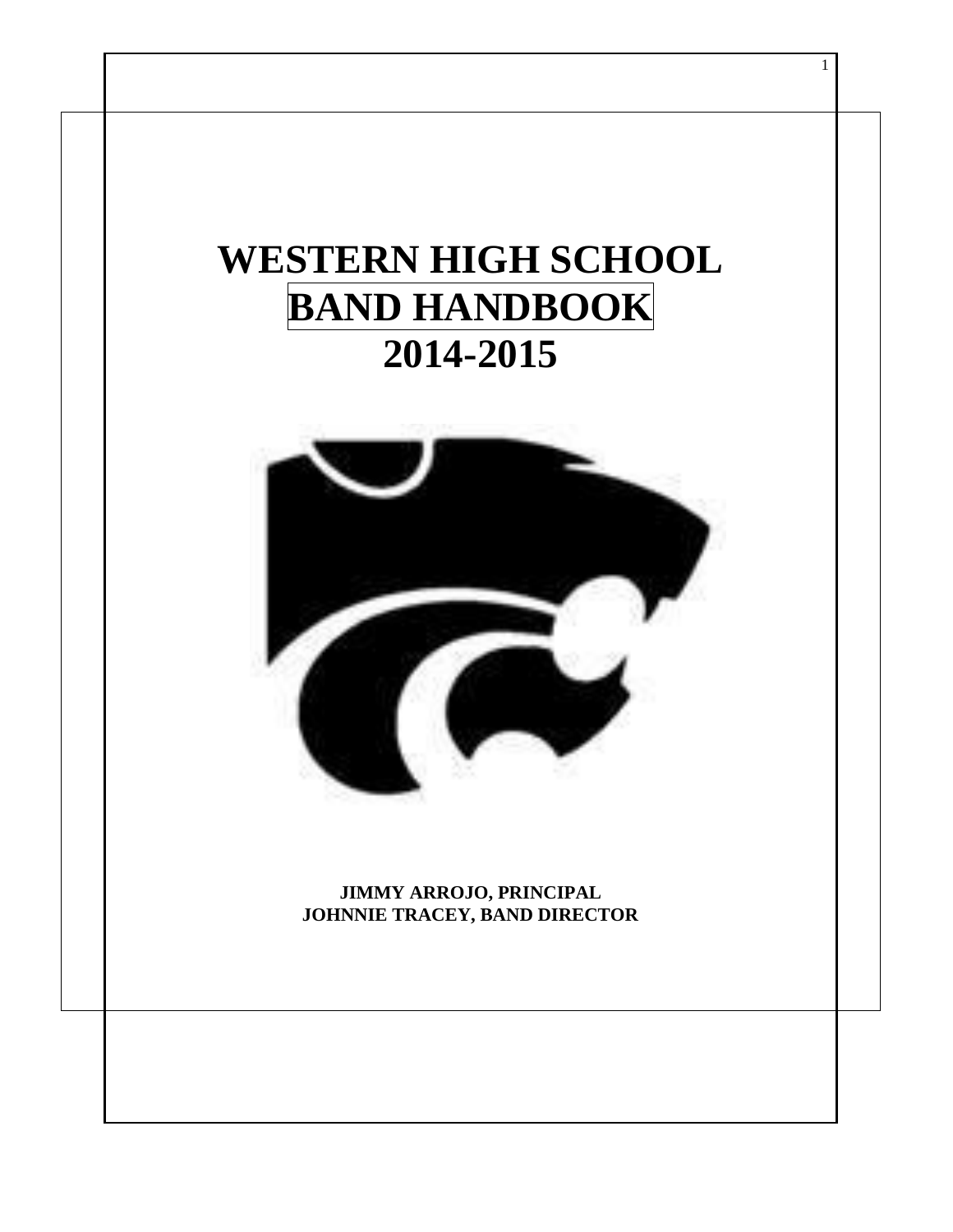#### Western High School Band Handbook

Welcome to the Western "Wildcat" Band Program

I am really glad that you have decided to join us! We are about to embark on what promises to be an exciting year for the Wildcat Band Program! Please join us as we once again dedicate ourselves to our commitment to excellence.

The Western band program offers a Concert Band, Symphonic Band, Beginning Band, Jazz Band, Marching Band, and Color guard. We also offer a chamber music program, which opens the door to many performance opportunities for small ensembles such as flute, trumpet and percussion choirs. We would like for these groups to play for the community at hospitals, retirement homes, shelters, and just about any venue that can enrich the community and bring experience to our musicians.

This handbook was prepared using material from all of my boring minilectures that I've given over many years on the proper methods of doing this-orthat as they pertain to Band. Please familiarize yourself with its contents. If everyone in Band reads this handbook, we'll never have any reruns, and we can all get to the real business of doing Band! The policies and guidelines outlined in this handbook should allow our program to grow in quality and quantity while offering you an exciting and educational high school band experience.

It is my desire that every member of our band has an enjoyable and successful experience this year. I believe that if we concentrate all of our energy in the same direction, we will achieve impressive success in the coming year**.** I hope that you have an awesome band season and an outstanding school year with the Western Band Program where we strive for "superiority" in music education.

Band Director,

Johnnie A. Tracey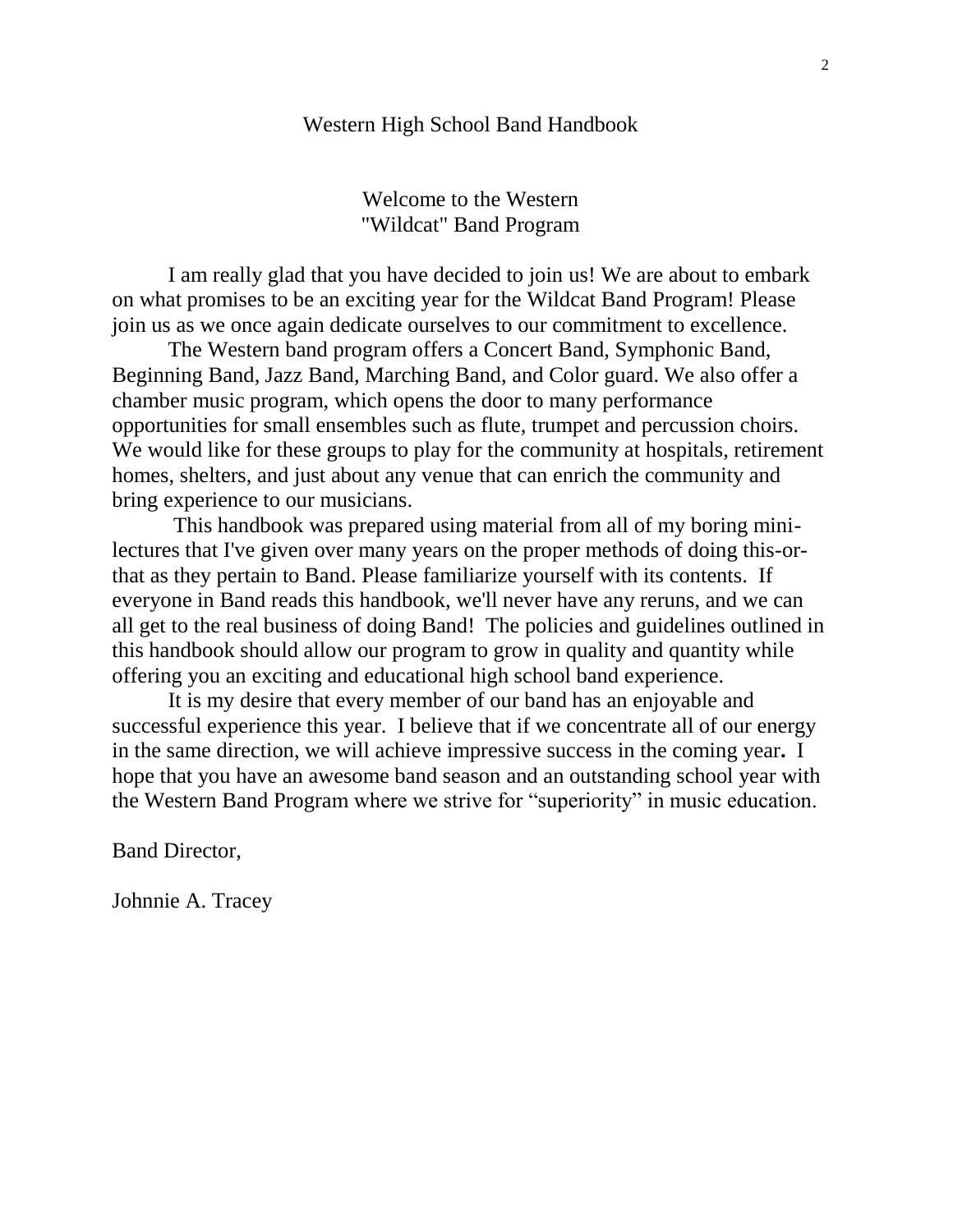#### **PRIVATE INSTRUCTION**

I strongly encourage individuals to study privately on their instrument. Private instruction will help a student progress at a much quicker rate because of the individual attention he/she receives. There are a number of outstanding instructors available in town. Those persons interested in private lessons may discuss their interest with me privately and I will do my best to help them locate a competent private instructor. Remember, **you're never too old or too good to study privately.**

### **UNIFORM POLICY AND INFORMATION**

#### **Marching Band**

Western's band uniform fee will be included in the band fee for all students in performing bands and will be used for the cleaning and maintenance of uniforms, which are used on a multi-year basis.

The director, administrators, parents, and students attained our current uniforms through much dedication and hard work. It is imperative that each band member treat his uniform with the utmost respect and care at all times. The care of the uniforms is most important and will determine its condition for the next ten years.

Western's band uniform consists of Jacket, Trousers, and Shako

The uniform is to be dry cleaned only. All uniforms will be collected after each performance unless announced otherwise by the director. It is each student's responsibility to make sure his uniform is turned in properly on a hanger. Student helpers and parents will assist with uniforms at events. Uniform staff members will make sure that each student's uniform fits them properly before assigning them a uniform. Measuring of uniforms will take place during band camp, in August.

#### **The costs of replacement parts for the uniform are:**

| <b>Jackets</b>  | \$150.00 |
|-----------------|----------|
| <b>Trousers</b> | \$88.00  |
| Plume           | \$12.00  |
| Poncho          | \$2.00   |
| Shako           | \$50.00  |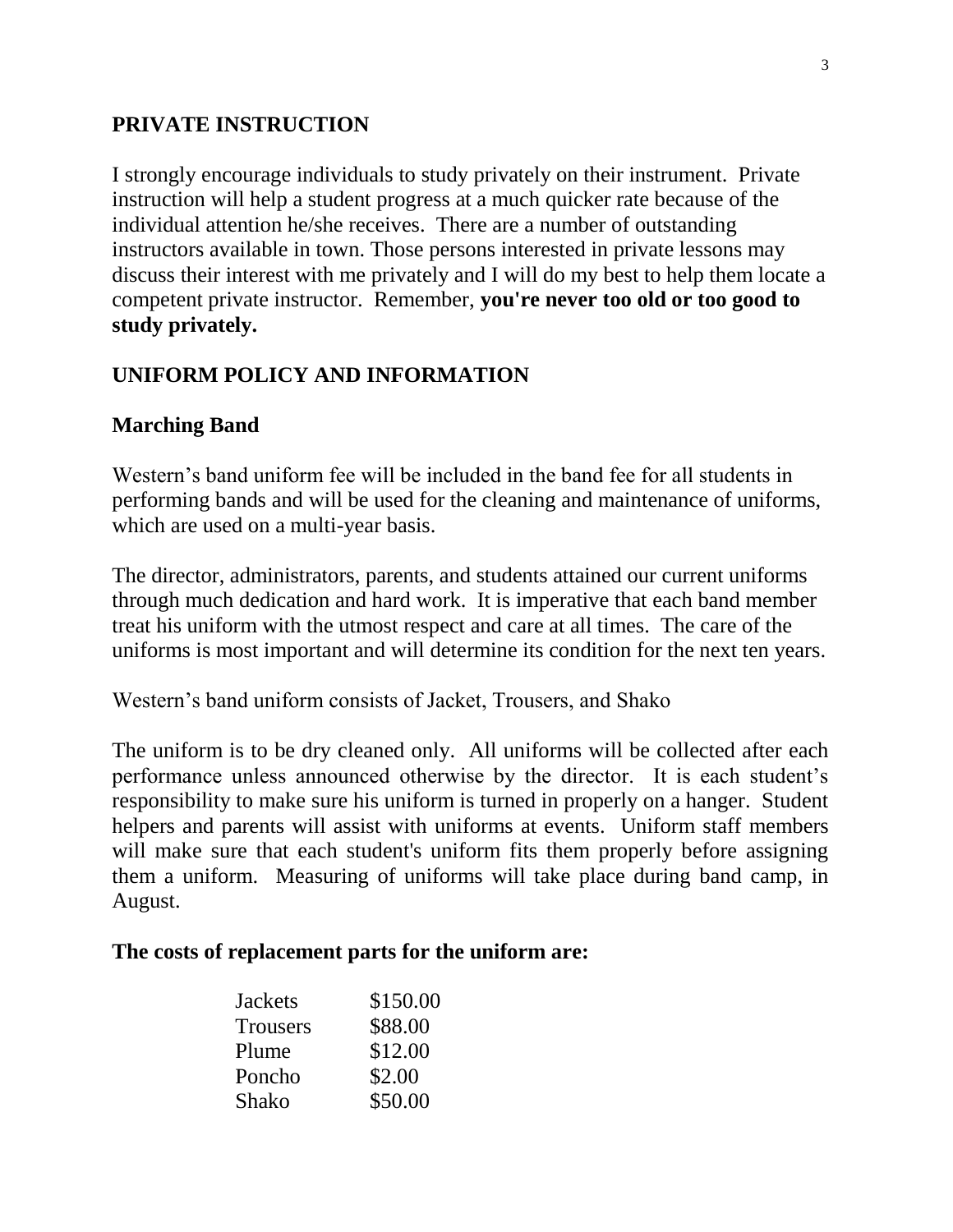#### **Each student needs to own:**

Uniform T-shirts Black Drillmasters Black socks Black gloves

#### **WESTERN HIGH SCHOOL BAND PARENT ASSOCIATION**

#### **OFFICERS:**

| President                              | <b>Equipment Manager</b>                       |
|----------------------------------------|------------------------------------------------|
|                                        | 1st Vice President Assistant Equipment Manager |
| 2nd Vice President Chaplain            |                                                |
| Recording Secretary Assistant Chaplain |                                                |
| Financial Secretary Parliamentarian    |                                                |
| Treasurer                              | <b>Assistant Parliamentarian</b>               |
|                                        | <b>Public Relations</b> Asst. Public Relations |

The Western High School Band Booster Association is a non-profit volunteer parent organization. Their function is to help support/supplement the band program as needed for school functions, trips, parades, football games, fundraisers, banquets, camp, etc. We encourage all parents to be active in this group. Your input and support will be greatly appreciated. The listing of officer positions is voted on the by the booster membership bi-annually**. Booster meetings are usually held on the second Tuesday of every month**

#### HOW DO YOU GET INVOLVED?

#### **AT HOME:**

- **1.** Show an interest in the music study of your child
- 2. Arrange a time for your child to practice.
- 3. Help him/her with practice by counting, studying music parts.
- 4. Keep the instrument in good repair, especially with reeds, etc.
- 5. Encourage your child to be very careful with his/her instrument and school instruments. The cost to repair a horn is expensive.
- 6. Teach your child to be prepared and on time for each rehearsal and lesson.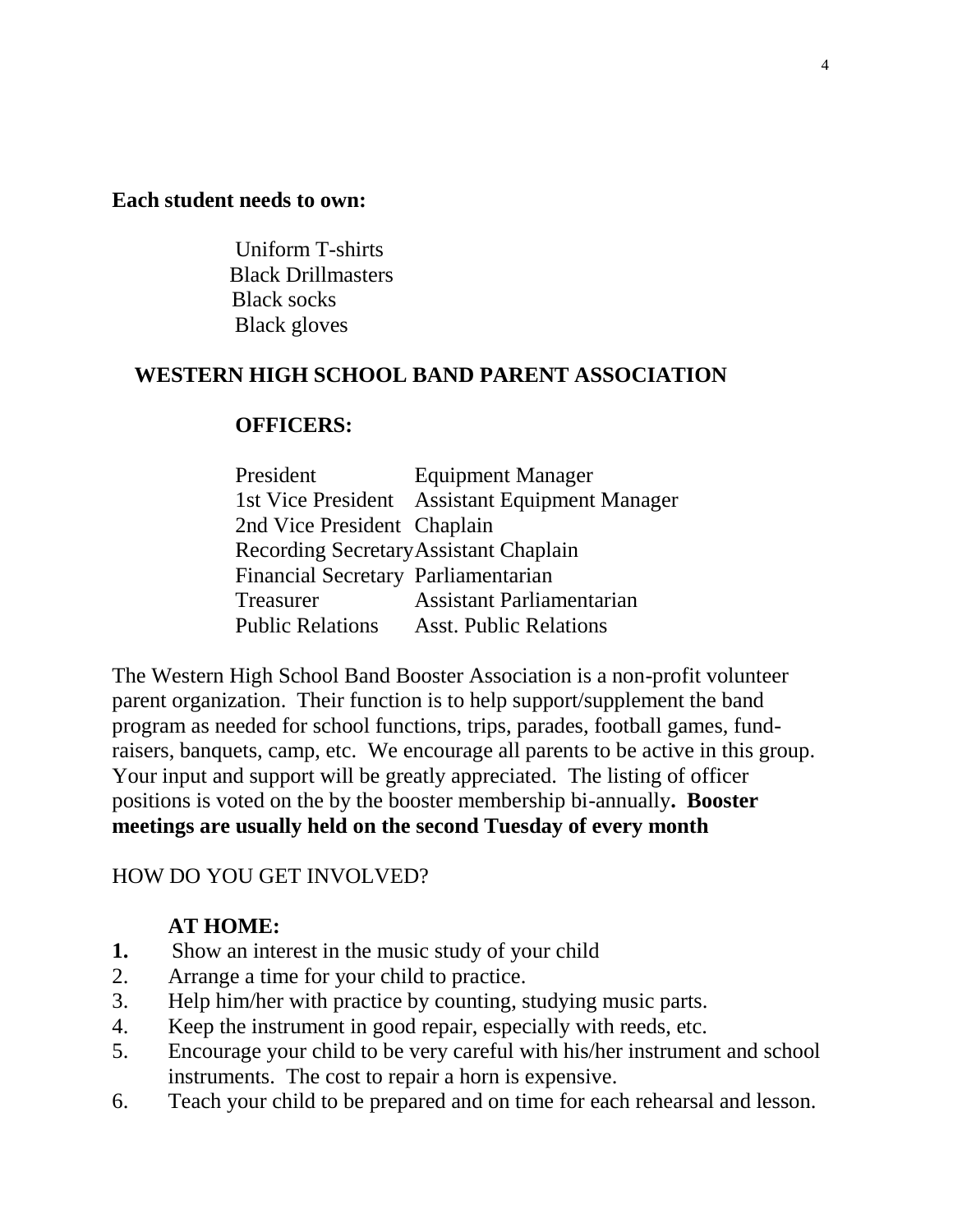- 7. Even though private lessons are not required, they are recommended.
- 8. Regularly attend all activities.
- 9. Encourage your child to play for others when the opportunity arises in the home, school, church, and community.

# **AT SCHOOL:**

- 1**.** Keep a record of the student's musical activities/calendar
- 2. Notify the Director if the student is going to be absent or tardy for a rehearsal, etc., and explain why.
- 3. See that he takes his instrument, mouthpiece, or sticks to school.
- 4. See that your child keeps up all of his/her academic classes and makes up work missed
- 5. Visit rehearsal and lessons occasionally.
- 6. Discuss with your child's teachers anything that will help him/her understand your child better.
- 7. Attend concerts and other performances as often as possible.
- 8. Attend Band Booster Meetings as often as possible.
- 9. Volunteer for parent committees and fund-raisers where you feel you can help out. (Cooking, sewing, writing grants, etc.)

# **BAND FAIR SHARE**

The Purpose of the fair share is to help with payment of band expenses throughout the school year. The amount for the fair share is subject to change and is collected yearly. Fair share payments are non refundable after the first performance of each school year.

# **STUDENT BAND ACCOUNTS**

The purpose and intent of Student Accounts shall be to assist the individual band student with any expenses related to his participation in the Western Band.

# **ELIGIBILITY:**

- **I.** All band students are eligible to earn credit toward specific expenses that is credited to their student account.
- **II.** This credit is not payable in cash, but may be applied to one or more of the following band related fees.
	- 1. Transportation expenses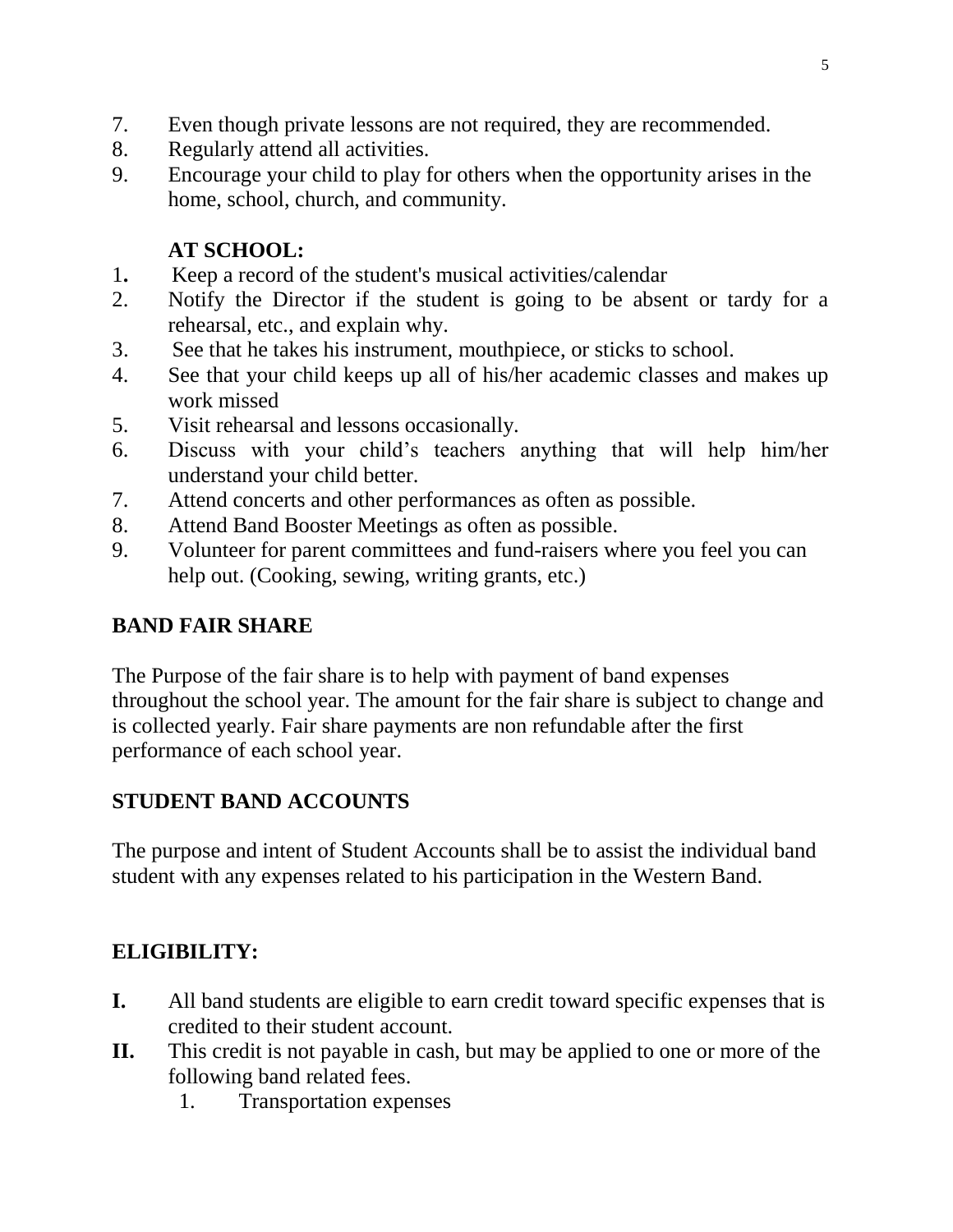- 2. Band Camp
- 3. Any social event or trip sponsored by the WHS Band.
- 4. Purchase or replacement of uniform and/or uniform accessories for which student is responsible.
- 5. School owned instrument accessory rental.
- 6. Costs related to maintenance, repair/replacement of instruments school and personal music.
- 7. Any band related expense approved by the WHS Band Booster Association.
- **III**. Student accounts are not transferable except for:
	- 1. Involuntary transfer to another school within Broward County upon written request from a comparable organization or official of another school certifying the student's participation in the band program.
	- 2. Students have the option, upon graduation, of transferring their student account balance to a new school account for an incoming freshman band student of their immediate family. This transfer is valid only for new students entering the band program the semester after graduation of the previous student.
- **IV.** Students voluntarily or involuntary terminated from the Western Band, except transfer noted above, relinquish all rights to their Students Account and the balance will be transferred to the General Parent Fund.

### **SOME FUND-RAISING EVENTS THAT HELP BUILD YOUR ACCOUNT INCLUDE**:

- 1. Car Washes
- 2. Candy Sales
- 3. Dinner Sales

**\*IT IS MANDATORY FOR ALL STUDENTS TO PARTICIPATE IN ALL FUNDRAISING EVENTS! \*NOT PARTICIPATING CAN RESULT IN SUSPENSION OR TERMINATION FROM THE BAND ALONG WITH ADDITIONAL COSTS ADDED TO TRIPS AND BAND FEES.**

### **Daily Warm-up and Techniques**

### **1. Warm-Up**

This part of your daily playing is the most important part, therefore use it with great care.

- 1. Don't play high
- 2. Don't play low
- 3. Don't play loud
- 4. Don't play soft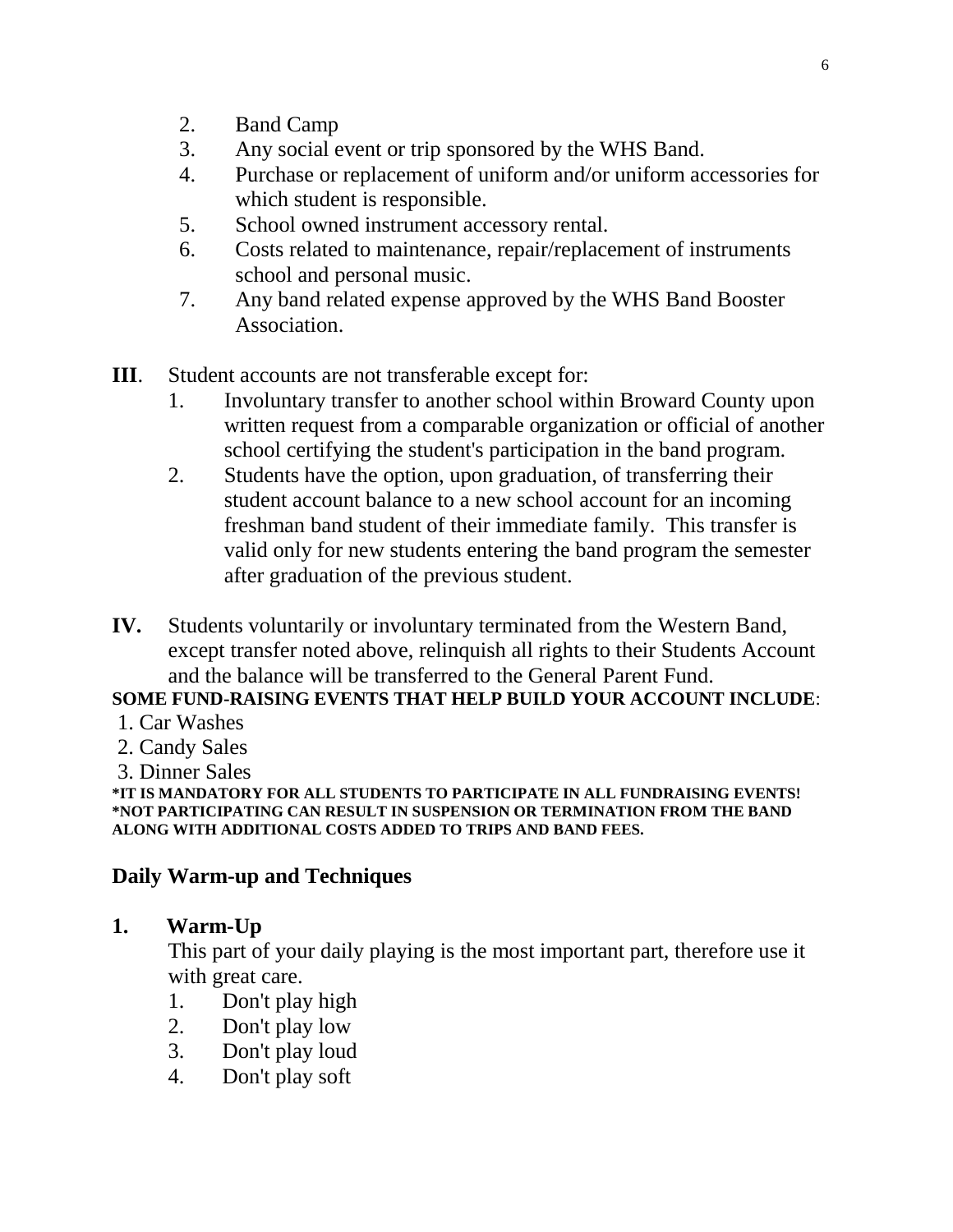Play in the middle registers, mezzo forte and gradually extend the register and dynamics as your lips and embouchure begins to respond with agility and flexibility.

### II. **Techniques**

Strive to master all phases of your instrument not just one part, or the part that you already do best. Work for progress and get results.

### **\*The "Big 4 Do's" for focus during a practice session:**

- **1.** Do work to increase breathing capacity & support.
- 2. Do work to develop embouchure strength & flexibility.
- 3. Do work to increase strength and speed of fingers.
- 4. Do work developing tonguing abilities.

 Each day, attempt to strengthen your breathing technique and gain better control. Attempt to strengthen your lip muscles to gain endurance in your playing (long tones are excellent). Attempt to strengthen your finger muscles for better, dexterity and control. **(A good metronome is a MUST!)** Attempt to strengthen your tonguing muscles to gain control, evenness and speed (in this order, never speed first).

### III. **Other Phases (To be covered as needed)**

- 1. Range (brasses espy).
- 2. Altissimo exercises (clarinets)
- 3. Scales/Arpeggios
- 4. Intervals
- 5. Lip Slurs (brasses)
- 6. Chords (broken arpeggios)
- 7. Flexibility Exercises
- 8. Sight-reading skills
- 9. Tonguing: Double/triple (flutes, brasses)
- 10. Expansion of Rudiments (percussion)
- 11. Literature (solo/ensembles)

12. Investing in recordings of artists that play your instrument, as well as others.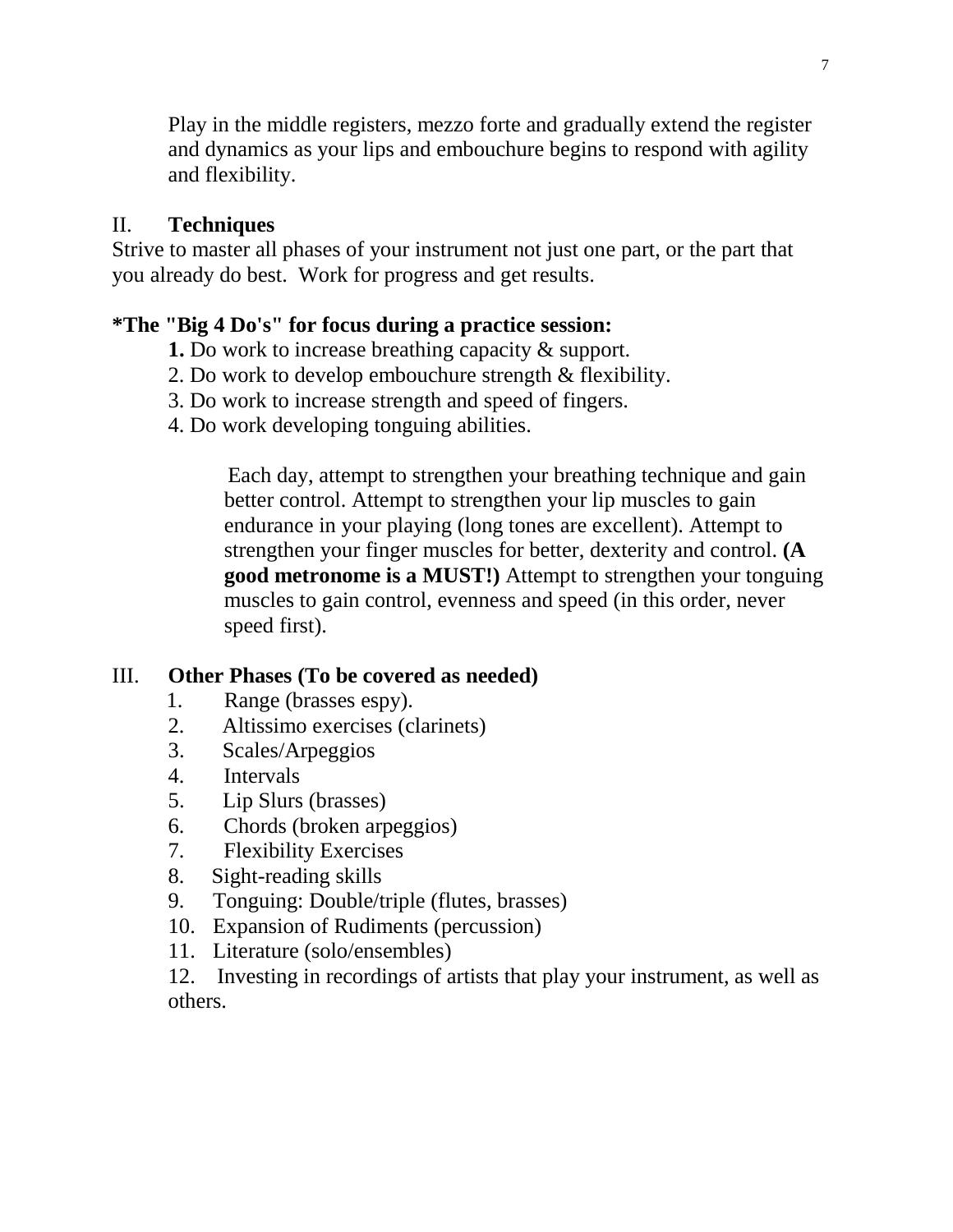#### **Class & Rehearsal Expectations**

### **I. During the fall and spring seasons, all musicians are to enroll in a band course and bring the following items to every class, rehearsal and performance (INCLUDING ALL BAND CAMPS):**

- **A.** Your instrument, with all needed parts like a mouthpiece, neck strap, etc. (If you need a reed or valve oil, you can obtain them before or after school, during a snack break, or before required pre-performance meeting times.)
- B. Your music
- C. Your music folder
- D. Drill Charts
- E. **A** pencil to every rehearsal or class!

**Important: Students can be terminated for missing band camps! Band camp attendance is important to the well-being of the band and insures smoothly run performances!!!**

### **II. during class time, all Band members are expected to be on time and ready to participate in all activities.**

**A.** Members are to be in their assigned seats, with their instrument & music ready to go within 3 minutes after the tardy bell.

- 1. If the Pledge of Allegiance is recited, all members stand. This is a Statemandated Patriotic exercise, and must not be disrupted by anyone! If a student chooses not to say the pledge because of religious objections, he/she should remain silent.
- 2. If the morning announcements are read, all Band members should listen silently. Please show respect to other members who might miss an important announcement.
- 3. During extra rehearsals or at pre-performance warm-ups, only members who are in their seats, ready to warm-up at the designated time will be given full credit for that rehearsal or performance.
- 4. At all times, Band members are expected to warm-up in a moderate manner, so as to properly prepare themselves, yet never annoying others.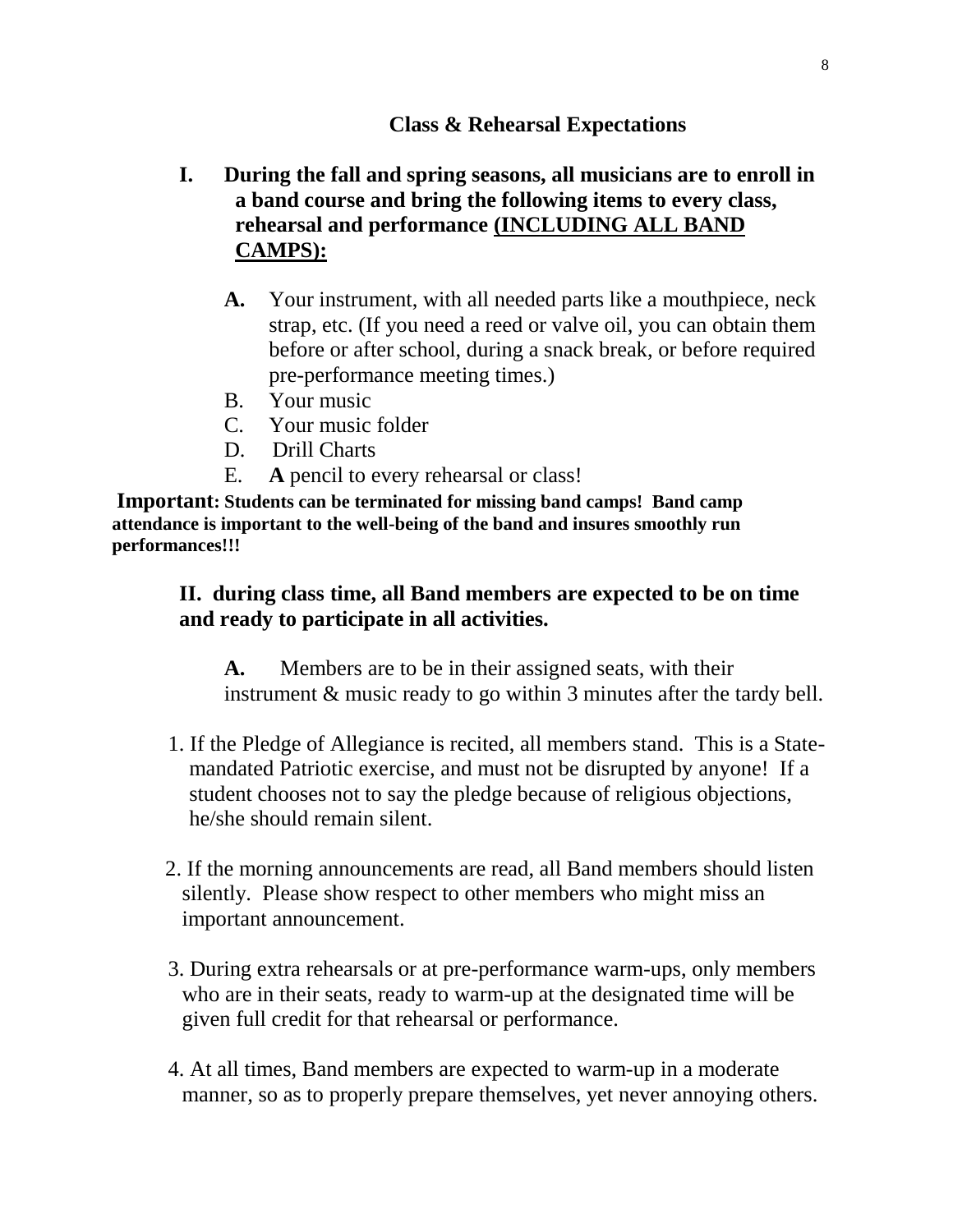#### **III. All Band members are expected to take good care of all music, Equipment, furniture, and facilities.**

**A.** Care of Music: The following guidelines will make it easier for all current and future band members to be able to have the music when it is needed:

**All** music passed out is the property of the school & must be returned in reasonably good condition.

1. If your music tears, it should be repaired as soon as possible by using clear tape on the backside of the music.

2. Marching Band Music

a. **All** marching-size music should be kept in a folder, or in the cardboard folio. (Drummers, this means you too!) b. Folios should be kept in the folio cabinet. This allows Band librarians to distribute or retrieve music efficiently. **Please do not keep your music in your instrument case!** c. If your music is too large for your folder, do not fold or tear it; allow one of our specially trained Band Librarians to custom-trim it to your taste!

- d. If a piece of music is lost during a performance due to high winds, rain, etc. (hey, it has happened!), report the loss as soon as possible to a Band Librarian and request a replacement copy.
- e. If a piece of music is ruined or lost due to carelessness, you will be expected to pay \$.50 per page to cover repurchase expenses. Also report this loss to a Band Librarian to request a replacement copy.
- f. If a Stand Tune Packet is ruined or lost due to carelessness, you will be expected to pay \$3.00 for a replacement copy.
- 3. Concert-sized Music
- a. **All** Concert-sized music should be kept in a cardboard "concert folio". Be careful that the music is inserted squarely so the edges of the pages are not bent or folded.
- b. Concert folios should be kept in the Concert Folder cabinet, which allows band librarians to retrieve music efficiently.

#### **Do not keep your music in your instrument case!**

 c. At times, we will use three-ring binders with clear vinyl pages to keep our music. These binders will also be kept in the concert folder cabinet.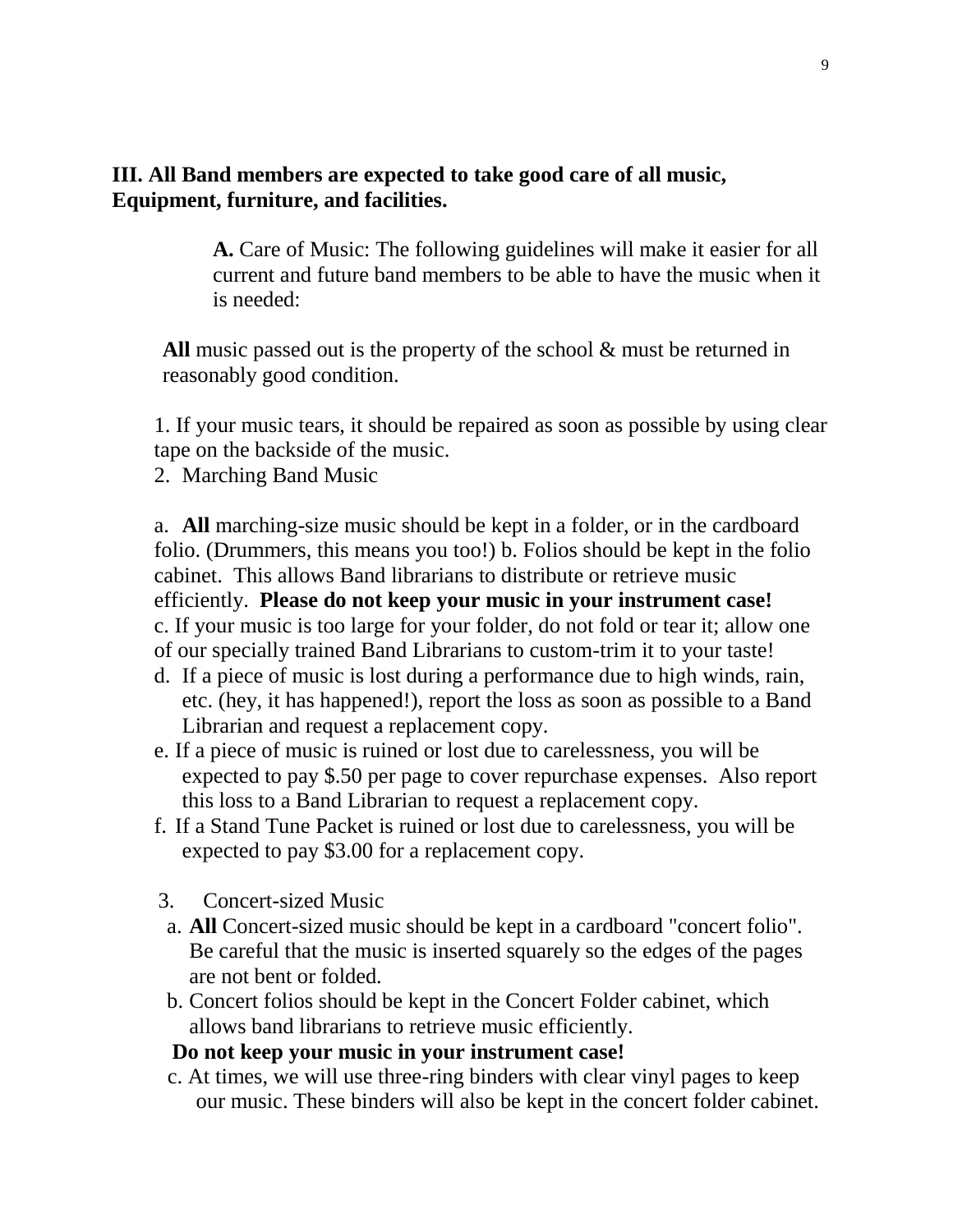d. If a piece of music is ruined or lost due to carelessness, you will be expected to pay \$.50 per page to cover repurchase expenses. Also report this loss to a Band Librarian to request a replacement copy.

#### B. Care of **All** Instruments.

1. If damage occurs to any instrument, report it to the Band Director immediately so that appropriate repairs can be made before it worsens!

2. Always put your instrument away in its case properly, being certain that the mouthpiece and other accessories are secure & cannot bounce around loose in the case & scratch your instrument! Do not leave your folder in your case at any time unless there is a specially built area for it that will keep things from rattling around.

3. **All** Wind Instruments-. Before playing instrument, if you have been eating, drinking a sweetened drink, or chewing gum, rinse your mouth thoroughly with plain water & wash your hands!

- a. The residue from candy or sweetened gum causes the growth of mold and bacteria when breathed into your instrument. This softens your tone & decreases your volume!
- b. The oils, even though they may not be detectable, can often eat through & destroy the lacquer or plating on instruments.
- 4. Brass instruments:

a. Slides should always be kept clean & greased so they can be tuned quickly in practice or before a performance.

b. Valves need to be oiled regularly for optimum performance.

c. Trombone slides should be oiled at least once a day; bents in the slide should be reported to the director as soon as they are discovered so repairs can be made in a timely fashion.

d. Brasses should be wiped free of water spots or fingerprints not only for inspection, but also as a matter of personal  $\&$  group pride! Never use brass polish or any other abrasive cleaner; Use water or liquid cleaner like Windex & a very soft cloth.

e. If it is necessary to set your instrument down, try the following-

**i.** Put it on your lap.

**ii.** Have a friend hold it temporarily.

**iii**. Set it in its case.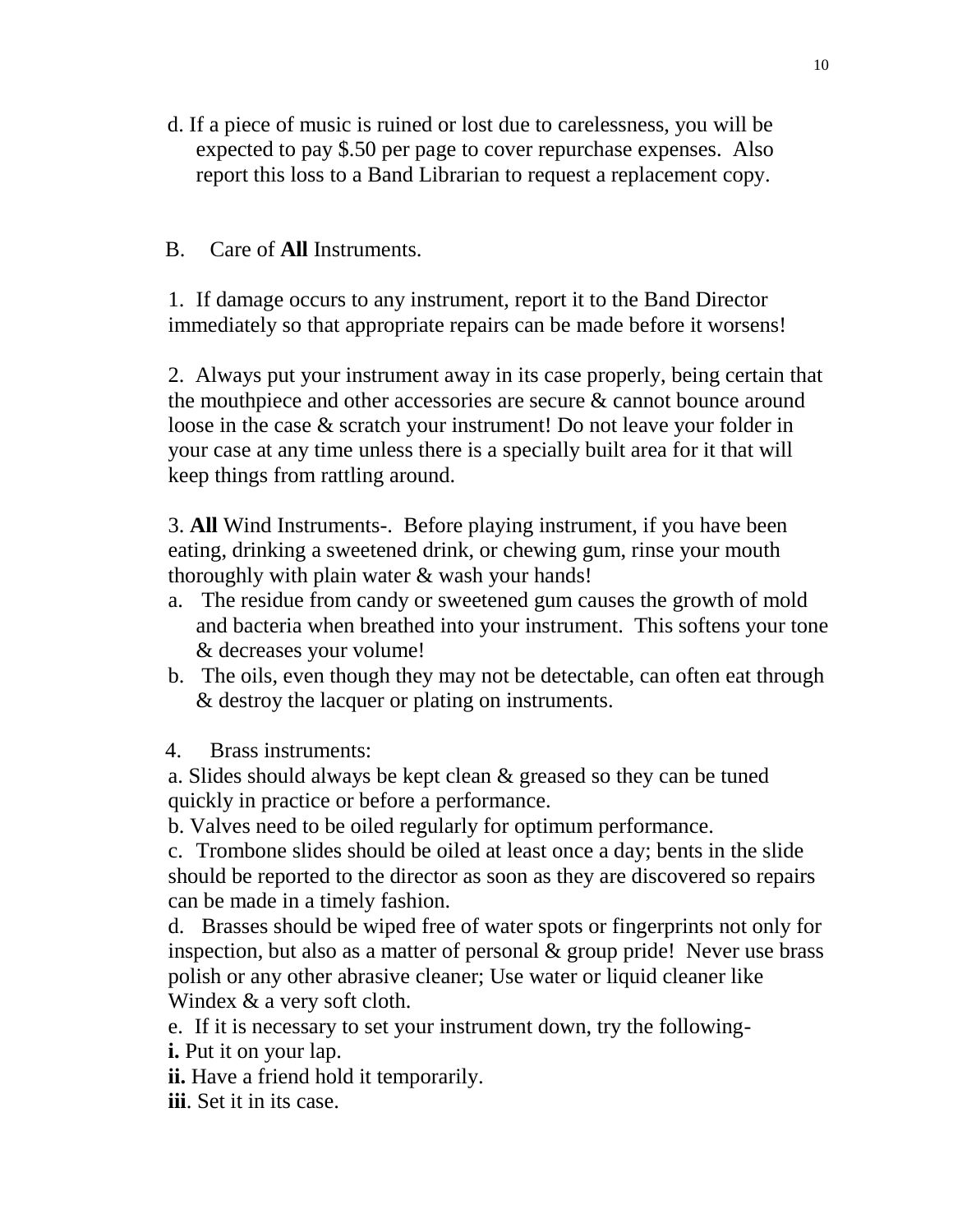**iv.** If you must set it down, try to put it on something soft on its side! Never rest a brass instrument on its bell. This is the first part of the Band that a judge or the audience sees ... the bright, shiny bells of our brasses! It is easy to dent the bell when you set it down this way. Even if you are very careful, you will be putting tiny scratches in the lacquer, which will gradually ruin the finish of the entire bell.

### 5. **All** Woodwinds

a. Use key oil regularly to make sure that all of your keys work smoothly. Wipe off excess oil.

b. Never grip the instrument tightly because keys may be bent easily.

c. While brass & percussion instruments may continue to play in the pouring rain and in bad weather, (we've been there, done that!), It is best for flutes, oboes, & clarinets to put them in their cases to avoid water damage to the pads.

d. If it is necessary to set your instrument down, try the following-.

**i.** Put it on your lap.

**ii**. Have a friend hold it temporarily.

**iii.** Set it in its case if tuning isn't an issue. Slender woodwinds are easy to miss sitting in the grass, and could get stepped upon!

**Iv.** Above all, be weary of your reed. It is so easy for someone to lightly brush against the reed & split it. **A** reed cap would be very useful at these times.

e. Flutes, occasionally (but always before a performance) use a polish cloth to shine the instrument.

f. Saxophones should be wiped free of water spots just as the brass instruments are. Never use brass polish or any other abrasive cleaner; Use water or liquid cleaner like Windex & a very soft cloth.

C.Care of Auxiliary Equipment: **All** Auxiliary equipment should be handled with care, & respect before, during, & after all practices, & performances. All Equipment should be put away properly after every practice or performance.

1. Flags "flow" best in the breeze  $&$  "ripple" nicely when spun if they are kept in original condition. (The metallic fibers in our performance flags tend to "break" & cause holes to appear in the flag. The light color of our non-metallic flags tends to soil easily, and will fade quickly with a few washings.)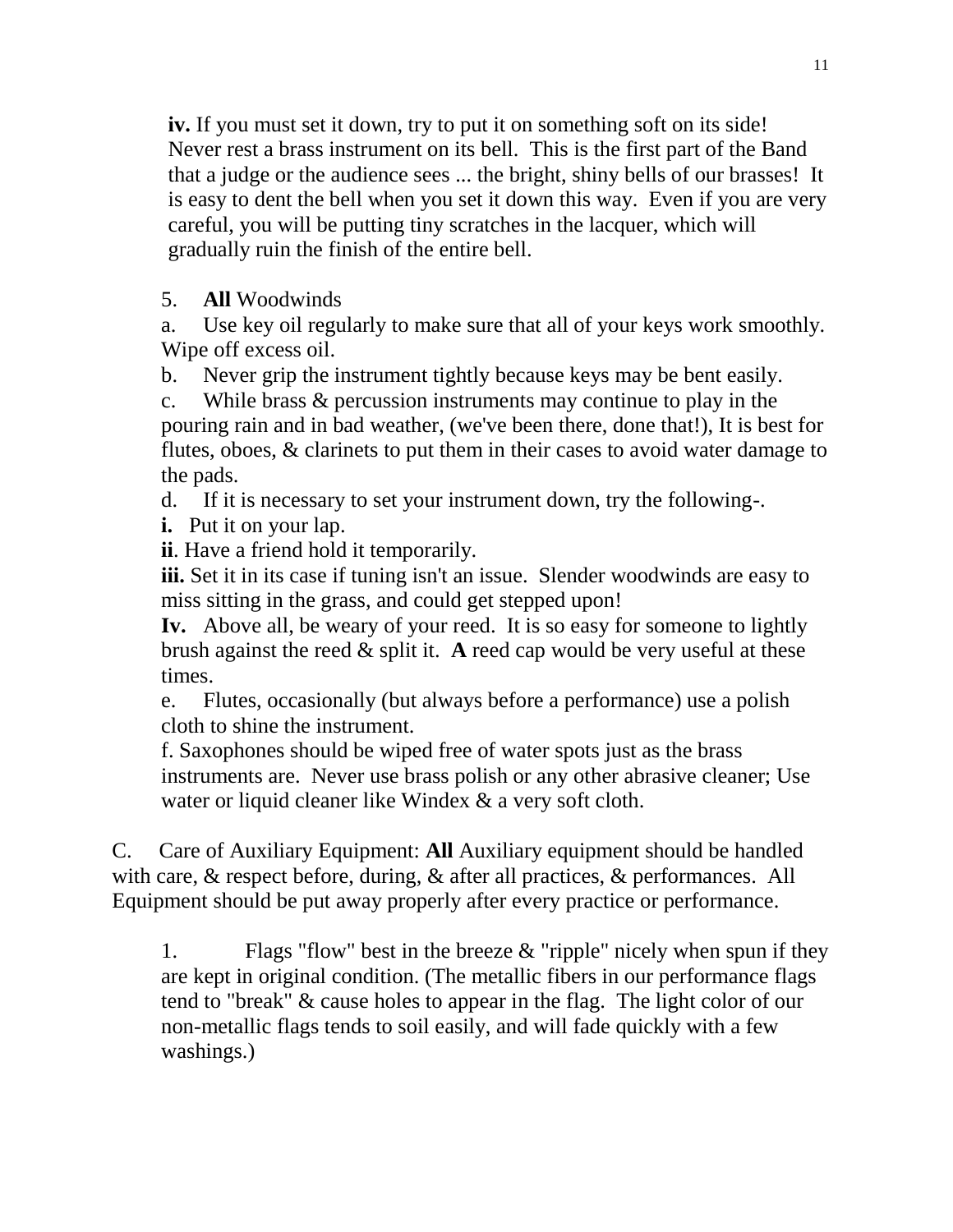a. Performance flags should not be used for practice until dress rehearsals; however every attempt to use the same type of poles & flag shape & weight will minimize transition to a performance flag.

b. Flags should not be dragged or rested on the ground unless it is done as part of a routine.

c. Flags should never be set down on the ground when not in use.

d. Please do not "grab" the flag or "stretch" it down along the pole, because this tears the Velcro from the flag hem.

2. Batons should be kept in peak condition at all times for best visibility and aerodynamic balance.

a. Tips should be kept "bright white".

b. "Star" tips should be replaced when rounded to minimize "roll away'.

b. Avoid allowing others to play with your baton; they are expensive & can easily be bent, dented or stolen!

3. IMPORTANT: all prefluffed Plastic Show Poms &Vinyl POMPONS must be fluffed by hand to restore their full-round beauty that may have been affected by settling during shipment. Place pom upside down on table or in your lap, starting from center, crush small handfuls of strands, a few at a time, crumpling them firmly as you would wad a piece of paper into a ball. Continue until the entire pom is crushed and wrinkled.

4. Treat your new Plastic and Vinyl POM kindly…keep it cool…away from windows and prolonged exposure to the direct rays of the hot sun, and definitely NOT in a hot closed car!

5. DO NOT store your POM in closed plastic bags in direct sunrays!!!! Your POM will last a lot longer and stay fresh and bright.

### D. Care of Furniture

1. Music Stands are to hold music, not bodies or limbs. Bent or deformed stands do not hold music very efficiently, and they are **very expensive to replace**.

2. Chairs & stands should never be written on or otherwise vandalized: Band members can show their group pride by **taking care of what we've been given!**

E. Care of Facilities: **All** Band members are expected to keep the band room and all storage rooms and storage cabinets clean & free of debris. These rooms belong to you!

**1. Please deposit all trash in the trash cans and do your fair share to help clean up if you see a mess.**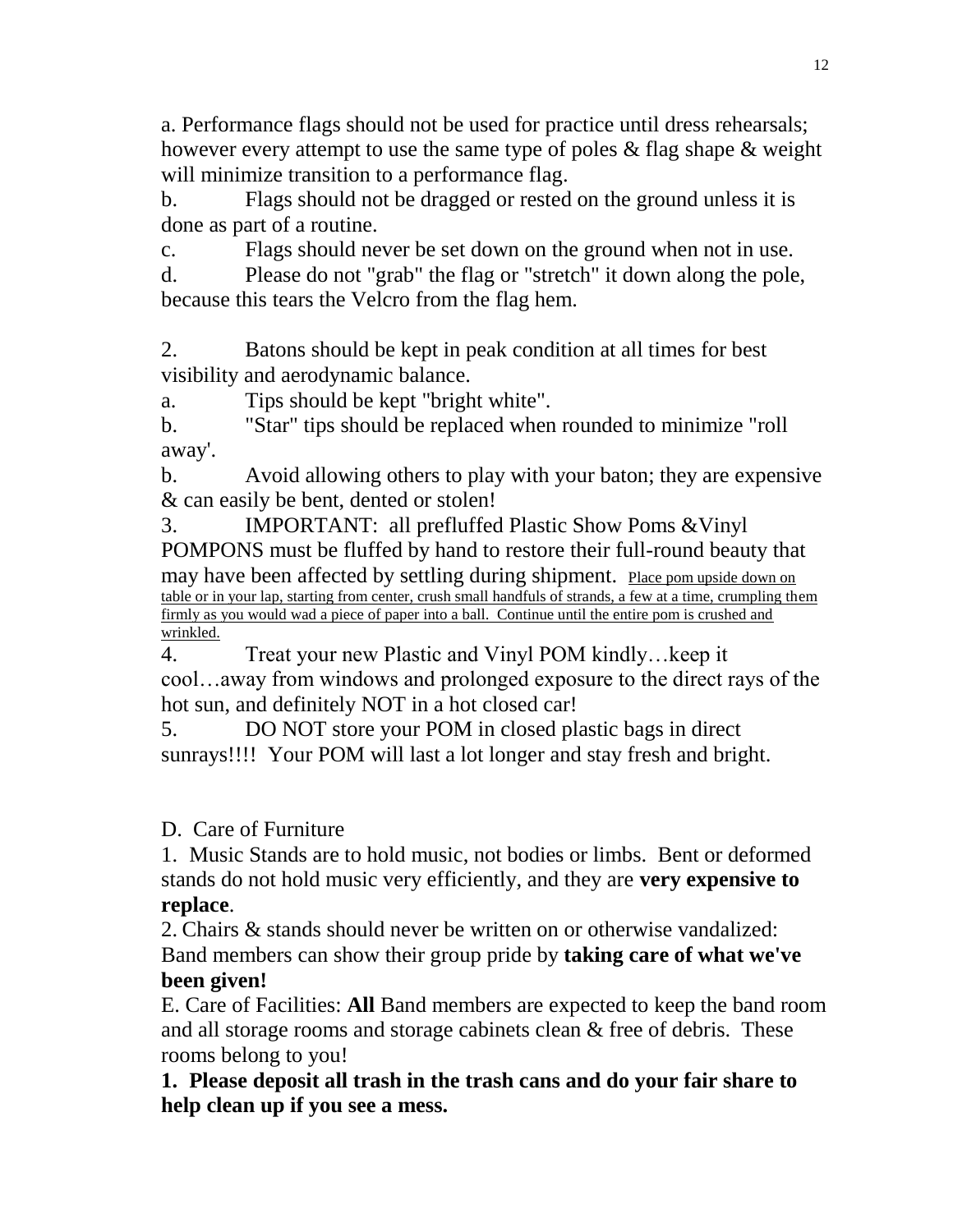### *2.* **All food & drink should remain outside of the room without prior permission from the Band Director.**

#### **3. Candy, gum or sunflower seeds are never to be opened in class.**

a. They repeatedly cause poor tone production & articulation on your instrument when you have them in your mouth while playing.

b. Sunflower seed shells & candy wrappers draw insects & rodents.

### **4. Walls should never be written on or otherwise vandalized**.

# **Band Leaders and their Expectations**

**All student leaders must be enroll in a band class and maintain a 2.5 GPA and conduct average in order to audition for and maintain a band officer position!**

### **IV. All members will listen & respond respectfully to all student leaders,**

# **Officers and adult leaders.**

Due to the large number of students in the Band this year, talking will be limited To instructions by staff & section leaders. When the Band is stopped, stop playing & marching immediately & listen to the instructions being given!

- **A.** Adult Staff members in order of seniority include.
	- 1. Band Director
	- 2. Marching Advisor
	- 3. Percussion Instructor
	- 4. Guard Instructor
	- 5. Visiting Instructional Staff or Clinicians
- B. Band Council/Junior Staff members in order of seniority include.
	- 1. Drum Major
	- 2. Band Captain(s)
	- 4. Student Conductor
	- 5. Section Leaders
	- 6. Assistant Section Leaders
	- 7. Secretary
	- 8. Librarians
	- 9. Uniform Staff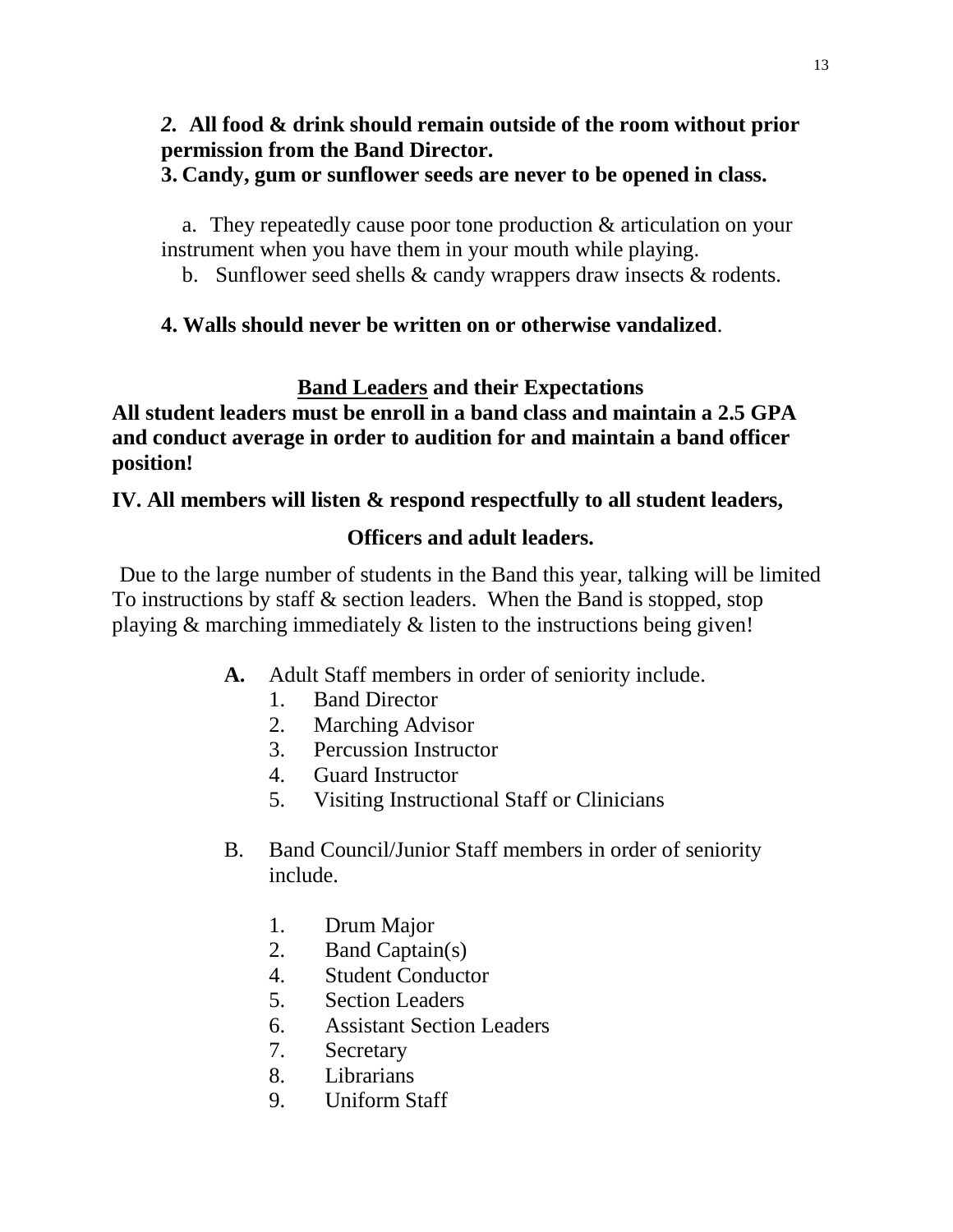All of the above leaders are given authority & should be fully recognized.

*V.* All Band members are expected to practice at home or after school at **least an hour a day.** 

A. Personal practice & "wood shedding" of the individual parts lays the foundation for the nations most successful high school bands!

B. This year, we will place greater emphasis on challenges & placement within each section. Grades will partially be based upon individual achievement within one's own instrument or auxiliary section.

### **VI. All Band members are expected to participate** in all **assigned concerts & parades. We are a team!**

- **A.** The largest percentage of each member's grade is based upon Tests. Participation in all performances is also required and graded.
- B. Our victory in competitions is directly impacted by attendance of the individual.

**\*NOT PARTICIPATING CAN RESULT IN SUSPENSION OR TERMINATION FROM THE BAND!**

### **VII. All Band members are expected to obey all school rules and attempt to do their best** in **all of their classes.**

**A.** We are proud of the fact that the Wildcat Marching Band has a decades old tradition of marching & musical excellence.

1. Because this tradition of winning is known throughout our community & almost everywhere we travel to compete, we are being watched and compared constantly.

2. The Wildcat Marching Band is "the one to beat", therefore, we must do our best in every aspect of our school & public lives, so that no "chink" appears in the armor: not a spot of weakness!

**B.** If you are having difficulty in any class or other aspect of school life, ask for help from an older Band member, instructor, or teacher. We want you to be successful!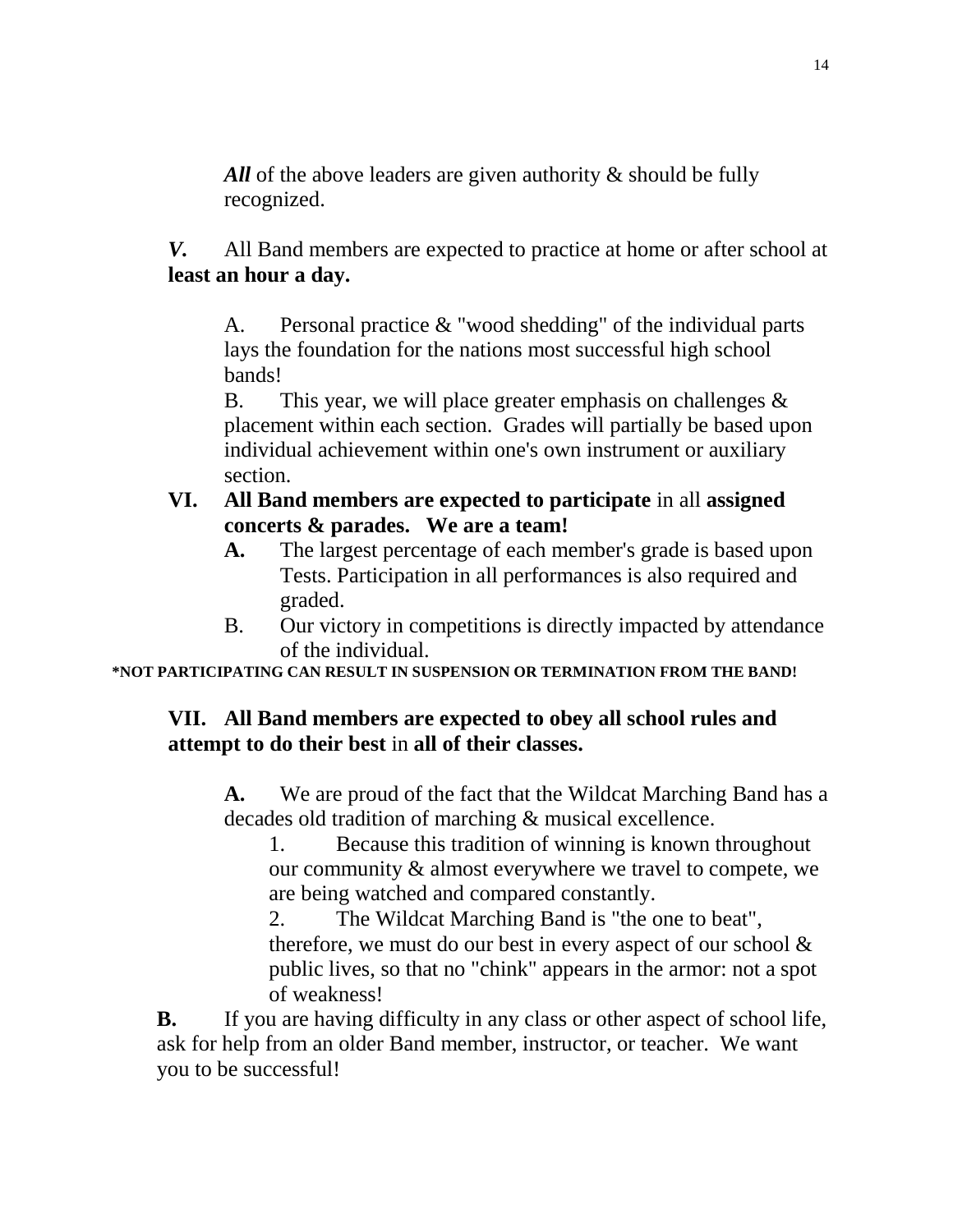### **Band Rules**

- **1.** Shoes and socks must be worn at all marching rehearsals.
- **2.** Chewing gum is not permitted during rehearsals.
- **3.** No food or drink is allowed in the band facility.
- **4.** A band member must respect his uniform at all times.
- **5.** No hats or sunglasses may be worn inside the building.
- **6.** There will be no HAZING of any new band members
- **7.** Be in your seat, warmed up, and ready to begin on time.
- **8.** Insubordination will not be tolerated.
- **9.** Respect other people's property.
- **10.** A band member will wear no jewelry (including pierced earrings), fingernail polish or excessive makeup while in uniform.
- **11.** The School Dress Code will be strictly enforced at all times. **Dress Responsibly Please!**
- **12. Fighting is an automatic suspension and possible termination.**

#### **Consequences for All Rule Infractions in Handbook**

1 st offense—Cardiovascular workout/Strength endurance training

2<sup>nd</sup> offense—Suspension from performance and/or rehearsal

3<sup>rd</sup> offense— Suspension until further notice from director or possible termination from band.

### **Performance Policy**

**Absences from practices/performances will severely hinder the progress of the whole group. We are truly a "team sport" in respect. Below are listed excused absences that we know exist. If one of these events happens please give the band director or sponsor written notification at least two weeks in advance, (unless an emergency occurs, then notify as soon as possible).** 

- **1. Illness – absent from school that day**
- **2. Death in the family**
- **3. School related conflicts**

\* Do not schedule appointments during rehearsals or performances! They will not be excused!!!

**\* WORK IS NOT AN EXCUSE FOR MISSING PRACTICES OR PERFORMANCES! \* NOT PARTICIPATING CAN RESULT IN SUSPENSION OR TERMINATION FROM THE BAND!**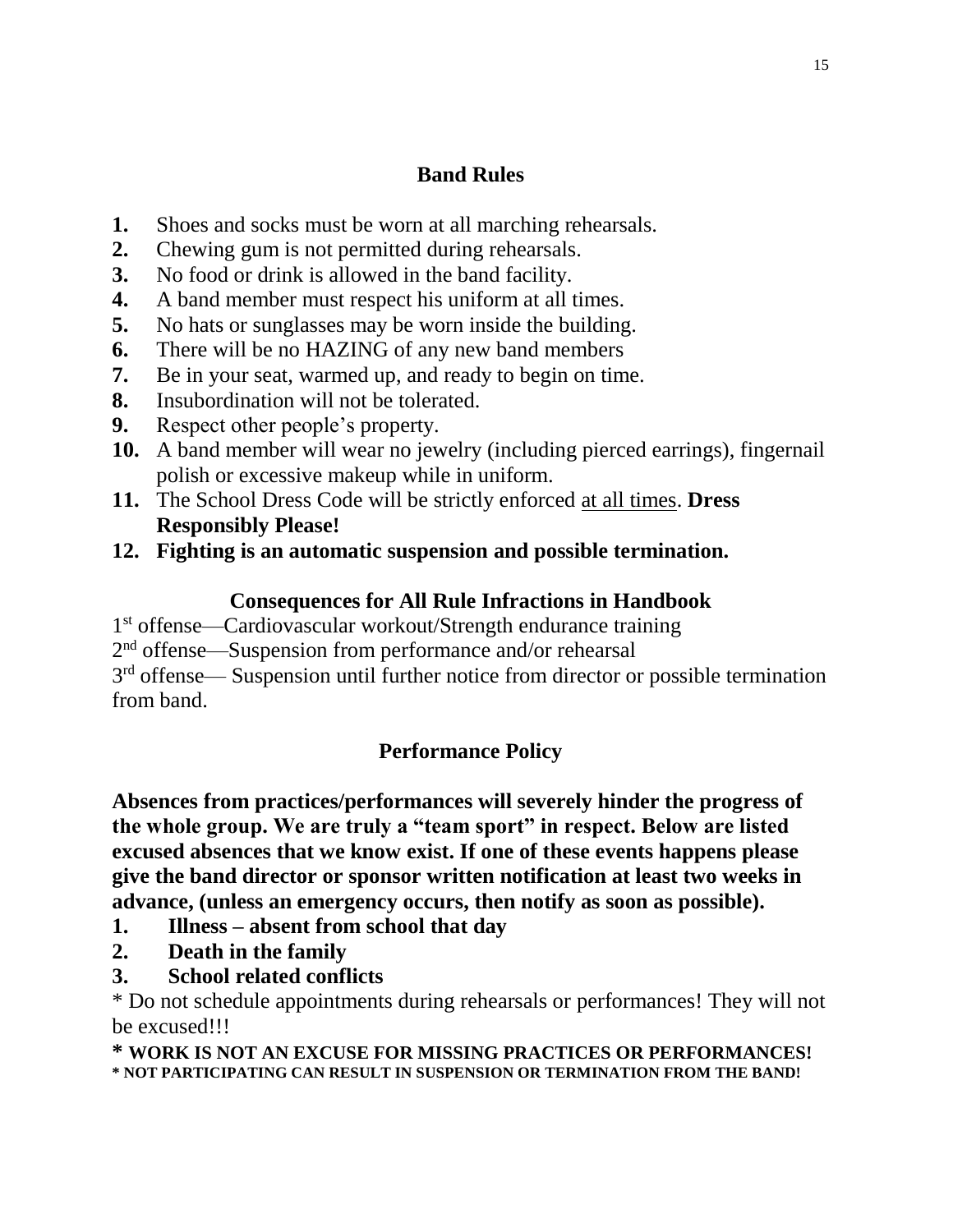### **Performance Expectations**

### **I. Band members are expected to be on time for all events.**

**A,** Please be in your seat, with your music ready & instrument out, prepared to warm up by the posted time. Do not rush in the door at the starting time.

#### **"To be early is to be on time, To be on time is to be late, To be late is to be left behind"**

B. If you are missing music or need reeds, etc., please attempt to get them at least 15 minutes before meeting times.

C. During pre-performance warm-ups, only members who are in their seats, ready to warm-up at the designated time will be given full credit for that performance.

#### **D. Late comers will be dealt with accordingly by the Director!**

#### **E. The Criteria for entry into each band includes:**

Symphonic Band: 12 major scales, 12 chromatic scales (all state), sight reading(G 5 or higher), Solo (G5) **Percussion snare drummers are required to perform all rudiments and sight read grade 4 or higher (G4) music and also must be able to play ALL percussion instruments!**

Concert Band: 12 major scales, 1 Chromatic scale, sight reading (G4 or higher), Solo (G4 or higher)

Jazz Band: Blues Scales, Improvisational ability, sight reading (G4 or higher),

Marching Band: 7major scales, Marching maneuvers, Music memorization (**memorization is very important!) Percussion snare drummers are required to perform all rudiments and sight read grade 4 or higher (G4) music and also must be able to play ALL percussion instruments! All percussionists must be able to play all melodic percussion instruments! Students will be placed in each band by audition only with the exception of Marching Band. However, to continue as a member of the Marching Band, students must participate in a Concert band or Jazz band class and solos and Ensembles, during the fall and spring semesters.**

**II. Band members are expected to be dressed in the appropriate "uniform" for each performance before the designated meeting time.**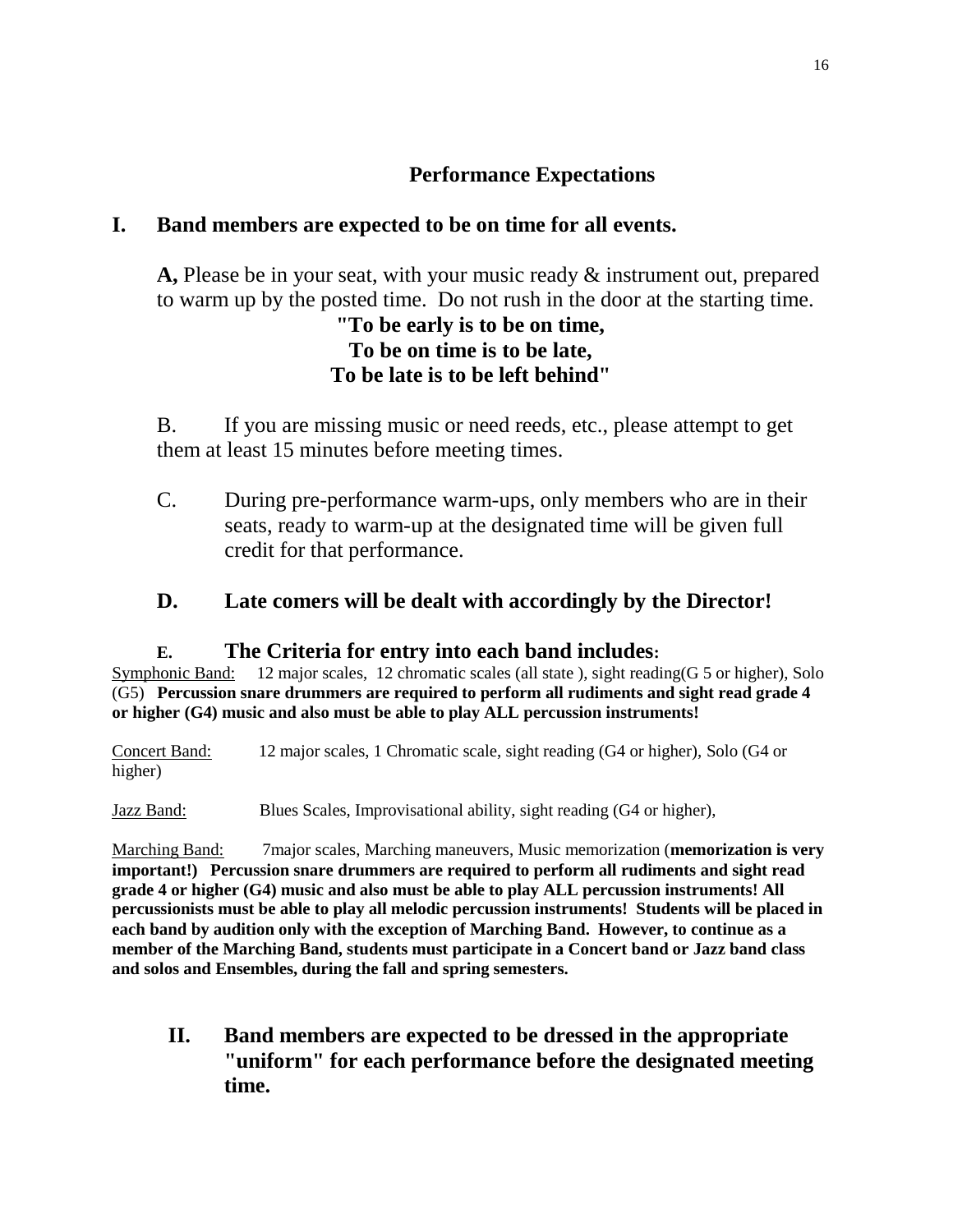- *A.* At all football games we will wear our full uniform.
	- **b.** No other coats or sweaters are to be worn on the outside of the uniform, except in heavy rain. (In case of **extreme** cold weather ... do what you gotta do!)

2. The uniform coats are not to be unbuttoned at any time while we are in public, unless given the permission to do so by the **Director.**

3. **All** long hair must be gathered to stay behind the back while in uniform. If the uniform hat is worn, all long hair must be put up in the hat.

5. Sunglasses are not to be worn at anytime while in uniform.

#### **III. Band members are expected to play only when directed to do so by the Band** Director**, the Drum Major, or a Student Director.**

Please realize that by playing at the "wrong" times at games:

- **A***.* Our team could be penalized.
- B. We could cause our players to lose their concentration or not hear the "audibles".
- **C.** We might interfere with our cheerleaders

### **Performance Procedures**

### **I. Football Games**

- **A.** The Band Room will be open immediately after school
- **B**. Warm-up, & tune quickly
- *C.* Line up double file outside of the Band Room. Drum Major in front
- *D.* Walk over to the drill field in a double file for run-throughs of the half time performance. Percussion in front, then Auxiliary, then woodwinds, and finally brasswinds. Please try to keep up.
- *E.* Line up in block band formation for inspection*. 6:00pm*

F Load bus and depart to the stadium (Only a limited number of Pre-authorized chaperones will be allowed to accompany the Band into the game free of charge.) **6:30pm**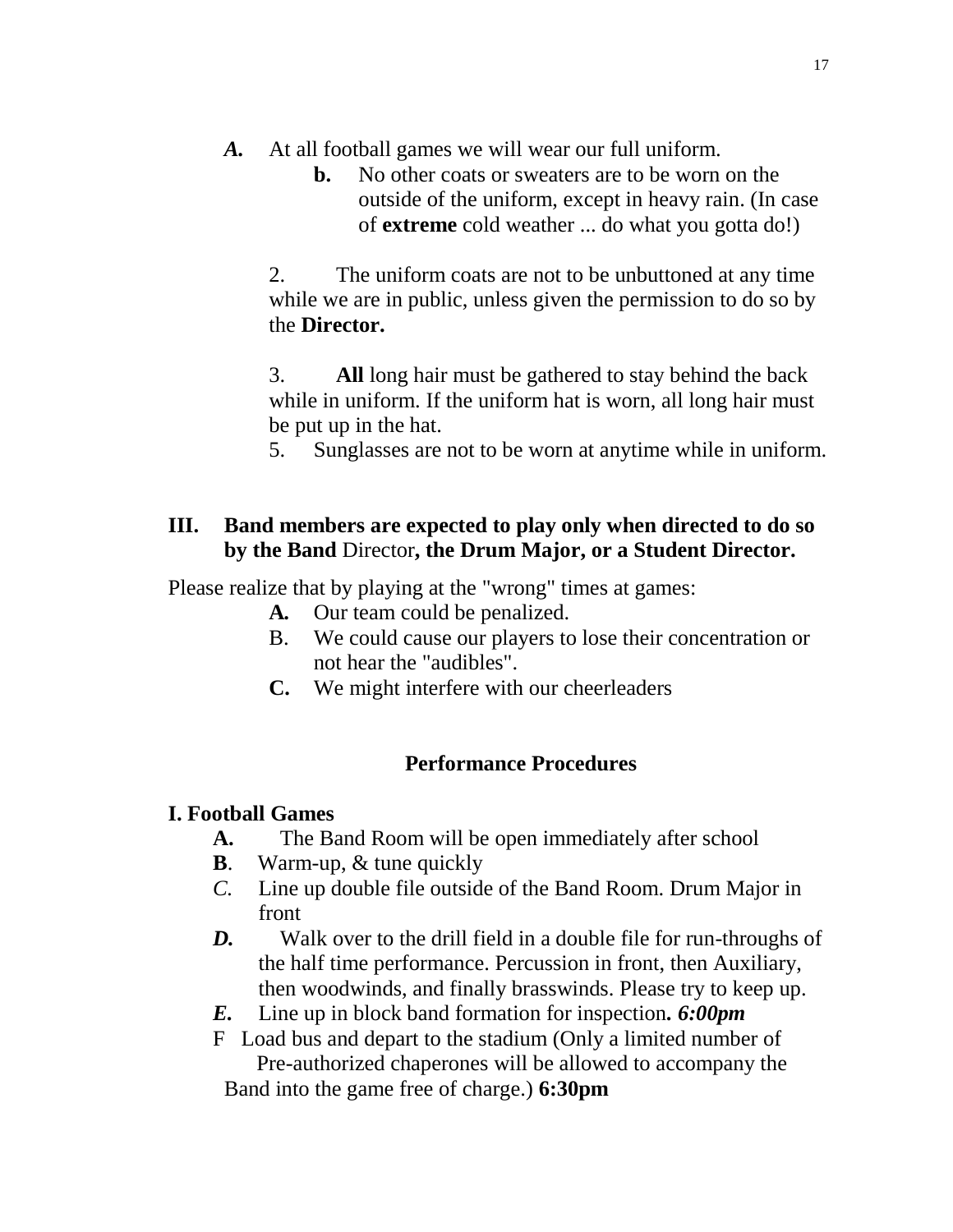- **G**. When in the stands no non-band personnel will sit in the section!
- **H.** After a Wildcat touchdown, we will play a fight song.
- **I.** We will play most often when we are on defense: Be ready & Be loud!
- **J**. We will remain in the stands until half time.
	- 1. Take a restroom break during third quarter of the game only, and by sections.
	- 2. If in uniform, keep it on & keep it buttoned. The hat may be left in the stands.
	- 3. The length of the break depends upon band promptness at previous games

**L**. After the game, the team goes to the center of the field. At this time we will play the Alma Mater.

**M**. If the crowd is unruly or particularly large, we will go down to the track & "form up" in a very tight block, girls on the inside. When everyone is ready, we will walk quickly out of the stadium.

**N***.* All members are responsible to get their own instrument & accessories back to the Band Room after the game.

**O**. The phone will be available to call for rides home. Non-Band students are only allowed to use the phone with the Director's permission. (*Have parents to pick you up by 10:30pm*)

### **II. Band Reviews**

- **A.** Everything's pretty much the same, except we will be in uniform, and will be subject to "standing inspection."
- **B**. Special attention will be given to warm-up, careful tuning, & preparation for inspection.
- **C**. Please cooperate with the parents helping us get ready!

# **III. Rallies**

- **A.** Leave your classroom after an intercom announcement is made.
- **B**. Hurry to the Band room and grab your instrument for warm-up.
- **C**. The Band will line up in a double file line and march over to the rally site.

**D**. The Band will begin playing when instructed, usually led by a student leader.

**E**. ALL Members must perform at all rallies with the following exceptions'.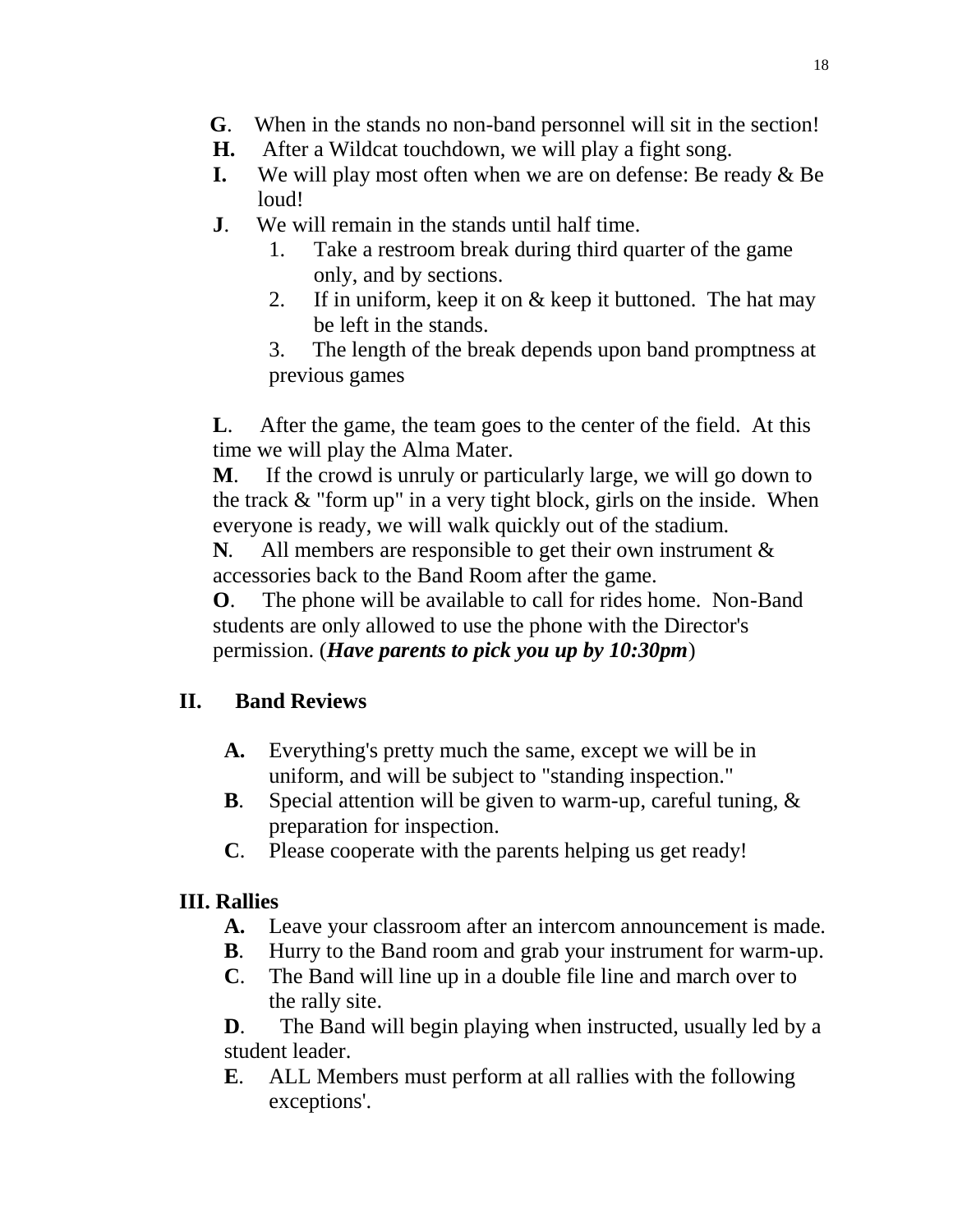- 1. Cheerleaders who are actually performing a routine in the rally,
- 2. Athletes who are being introduced as a team if they sit with their team. At all other times, athletes must be playing with the Band.
- **F**. Those involved in skits, class competition, etc. will be allowed to put their instrument down to participate in the rally.
- F. If there is a class competition that involves a "cheer" etc., you are encouraged o carefully set your instrument down and join your class. You may choose to remain at your seat and blow or drum loudly at the appropriate times!
- G. You are responsible for returning your instrument to the Band Room after the rally.

### **IV. Concerts**

**A.** The Band Room will be open at least half an hour before warm-up time. Usually it will be open from 3:00p.m. until the concert begins. Those stranded at school are welcome to hang out in the band room.

- **B.** Use the restroom, & get into the "uniform-du-jour" (expected uniform) before warm-up time.
- **C.** Since the concert will most likely be in the auditorium, go directly to your seat & warm-up in a moderate manner.
- **D.** We will then warm-up together. Careful attention will be given to tuning!

**E. All** members are responsible to get their own instrument, & accessories back to the Band Room immediately after the concert.

**F.** The phone will be available to call for rides home. Non-Band students are only allowed to use the phone with the Director's permission.

### **Participation in School Clubs**

- A. In the event that a club sponsors an important activity at the same time as a band performance\*:
	- 1. The top four official club officers (if members of the Band) will be given a "provisional" excuse from the performance. They will be given the opportunity to make up the "grade" within the week. In the case of a club fundraising activity, only one band member who is a club officer will receive a "provisional" excuse from the performance.
	- **2.** Any other band members opting to participate in the club activity instead of the band performance will receive a lowered grade and a loss of points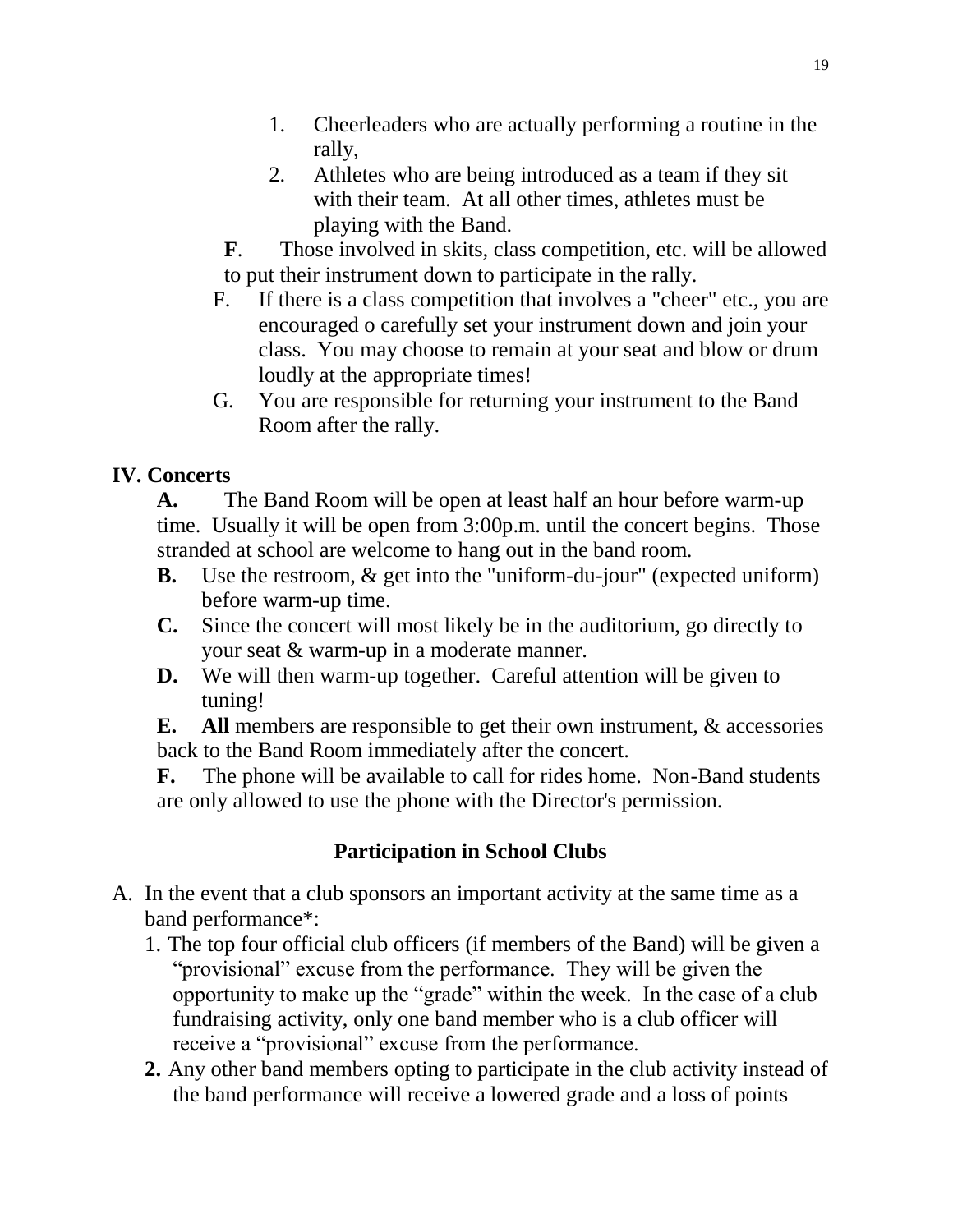toward band awards. Other consequences may be enforced. **Check pg. 15 Band Rules** 

- B. If a student is deeply involved in any club, which will cause them to miss a substantial number of performances or rehearsal, they should discuss their options with the Band Director ahead of time.
	- 1. These students may receive a favorable grade if earned under a "special contract" with the director.
	- 2. "Special contract" students most likely will not earn a Band Award for the year, and probably will not receive a "one-year" credit toward band scholarships.
	- 3. Band members will not be excused from a "Band Competition" or rehearsal to participate in club activities.

4. Instrumentalists will not be allowed to try-out or participate in any auxiliary group and vice versa.

### *\*Missing too many practices or performances because of club activities can result to suspension or termination from the band! The band director will determine what is too many!*

### **Travel Procedures & Expectations**

### **1. Expectations**

A. Although some of the school rules are not in effect while traveling, many will still be, and students may receive referrals, etc. for such offenses.

1. Respect for authority, student responsibility to be at "specific places at specific times" & refraining from overt displays of affection will always be expected.

**\*** This includes curfews, & room restrictions on over-night trips.

2. School rules regarding weapons or illegal substances will be strictly enforced. Since this is also a matter of "law", a student may be turned over to the local police if in possession or using any illegal substance. If this is the case, the parents/guardians of violator will have to make arrangements with the local authorities for the student's release and transportation home.

3. Students caught shoplifting or breaking other laws while traveling with the Band will be turned over to the local police. The parents/guardians of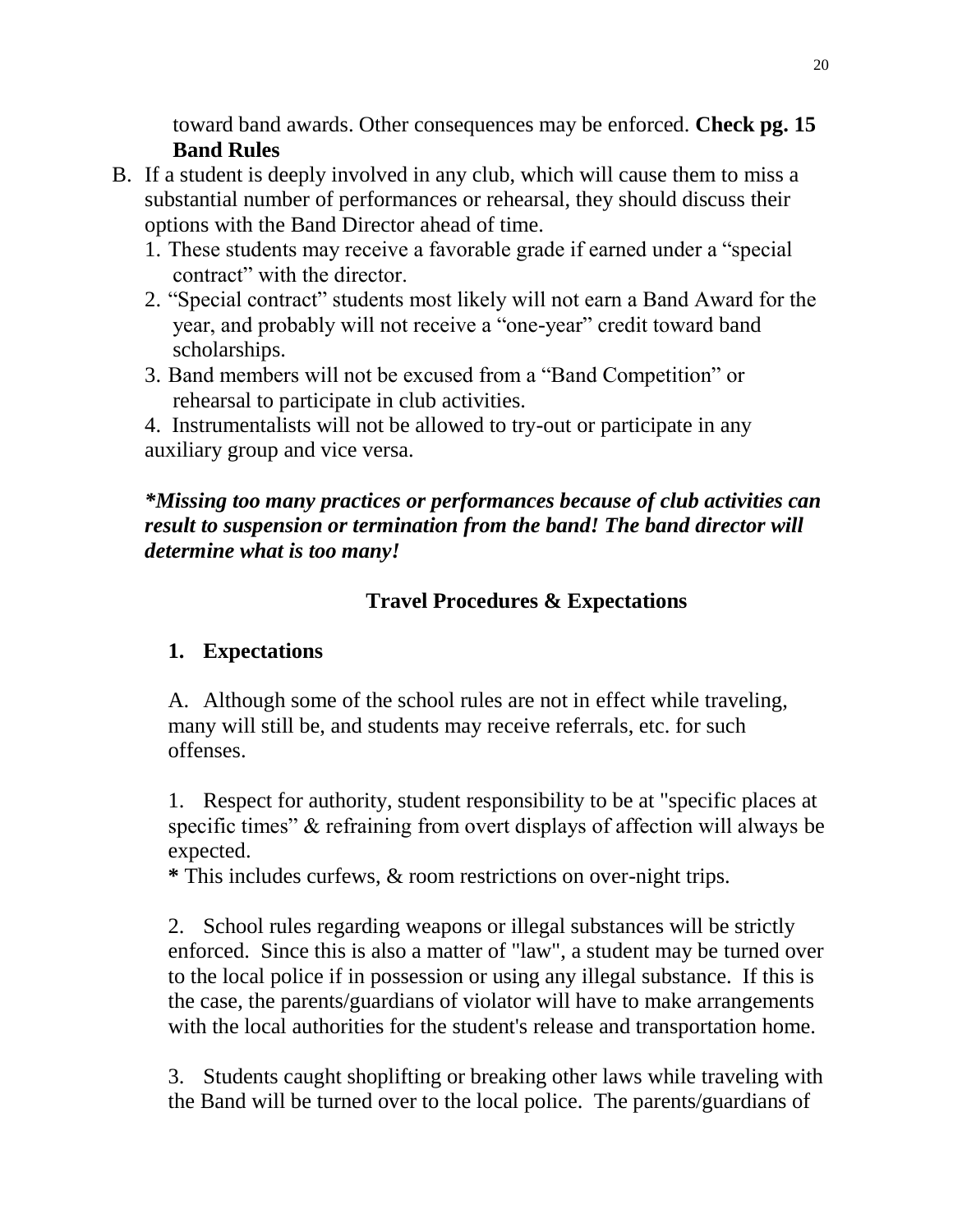offender will have to make arrangements with the local authorities for the student's release and transportation home.

4. Absolutely, no hazing or initiation of new members in any form will be tolerated. New members will not run errands for older band members.

5. Parents and students will be held responsible for paying for any property damage and lost room keys.

6. The Director will deal with any student who does not pay his/her bill at a dining facility.

### **7. The Director reserves the right to dismiss and send home any student who disobeys the rules.**

B. Bus Etiquette: To insure that the bus trips are a pleasant experience for everyone, please observe the following

1. Headphones must be used by anyone bringing a radio or small stereo.

2. Please pick up your garbage, & place it in the trash bags provided on the bus.

3. Stay seated at all times - this is for your safety!

4. No sleeping in the main aisle.

5. If your bus is designated for uniform changing, then girls can only change on the bus designated for girls, & boys can only change on the bus designated for boys. THERE ARE NO EXCEPTIONS FOR ANY REASONS!

6. Please do not leave personal items of value casually lying around.

### **II. Procedures**

**A.** Departure

1. Members will load their own uniform, hat, instrument, equipment (& carrier if needed) onto the bus. (Any member forgetting to load any or all of his/her own equipment will have to face the consequences.

2. Flag Squad Leaders are responsible to load the flags onto the bus.

3. After loading equipment and/or uniforms we will implement the following bus loading procedures: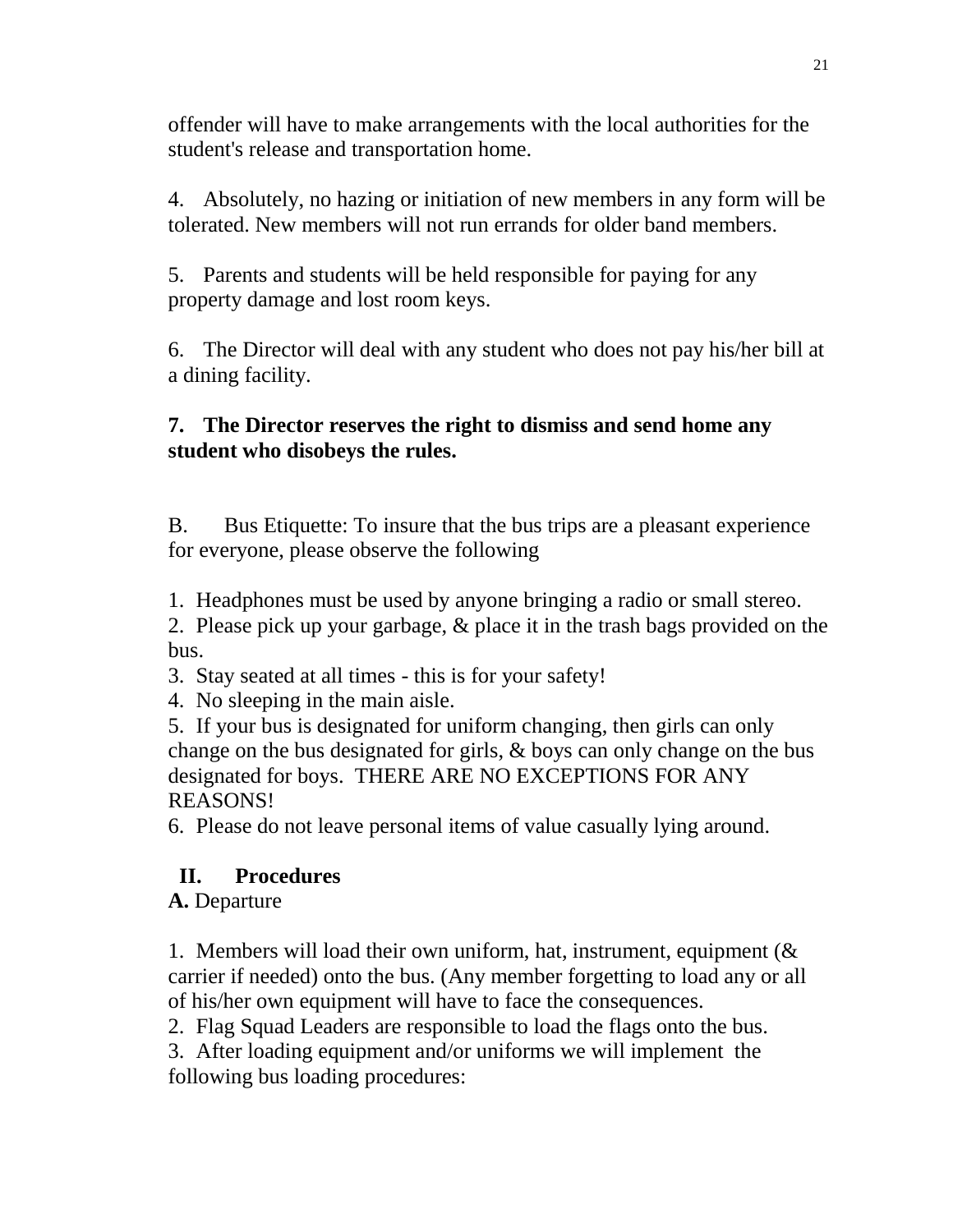Seniors-first: Return to the Band Room. When it is time to load the busses, students will be released by seniority.

#### **B.** Returning

**1.** Members must return on the same bus!

**2.** We strongly encourage students to ride home with the Band, especially after a competition. This is an important time for us to share in our victory or defeat. Staying together will help us to build a stronger Band!

a. Students wishing to ride home with their parents must have the parent sign the appropriate form at least three (3) days in advance.

#### **c. Students will not be released to ride with another minor or a noncustodial adult.**

**3.** Students will be allowed to use the Band Room telephone to call for a ride home.

#### **Replacement Charges/Fines/Returned Checks Please read this section carefully, you will be held responsible for it!**

The following charges will be assessed for school property issued to you if it is lost or damaged. This will help to cover repurchase expenses for these items:

- \* Damage to or loss of instruments, instrument parts, and instrument case will be assessed depending upon actual repair or replacement cost.
	- Damage to or loss of uniform, uniform parts and uniform bag will be assessed depending upon actual repair, cleaning or replacement cost.
	- •If a check is written to the Western High School and is returned because of insufficient funds. **A returned check charge of \$20.00 will be assessed in addition to the initial amount of the check and must be paid in the form of a money order or cash. (Please refer to returned check form on page 33 for further information.)**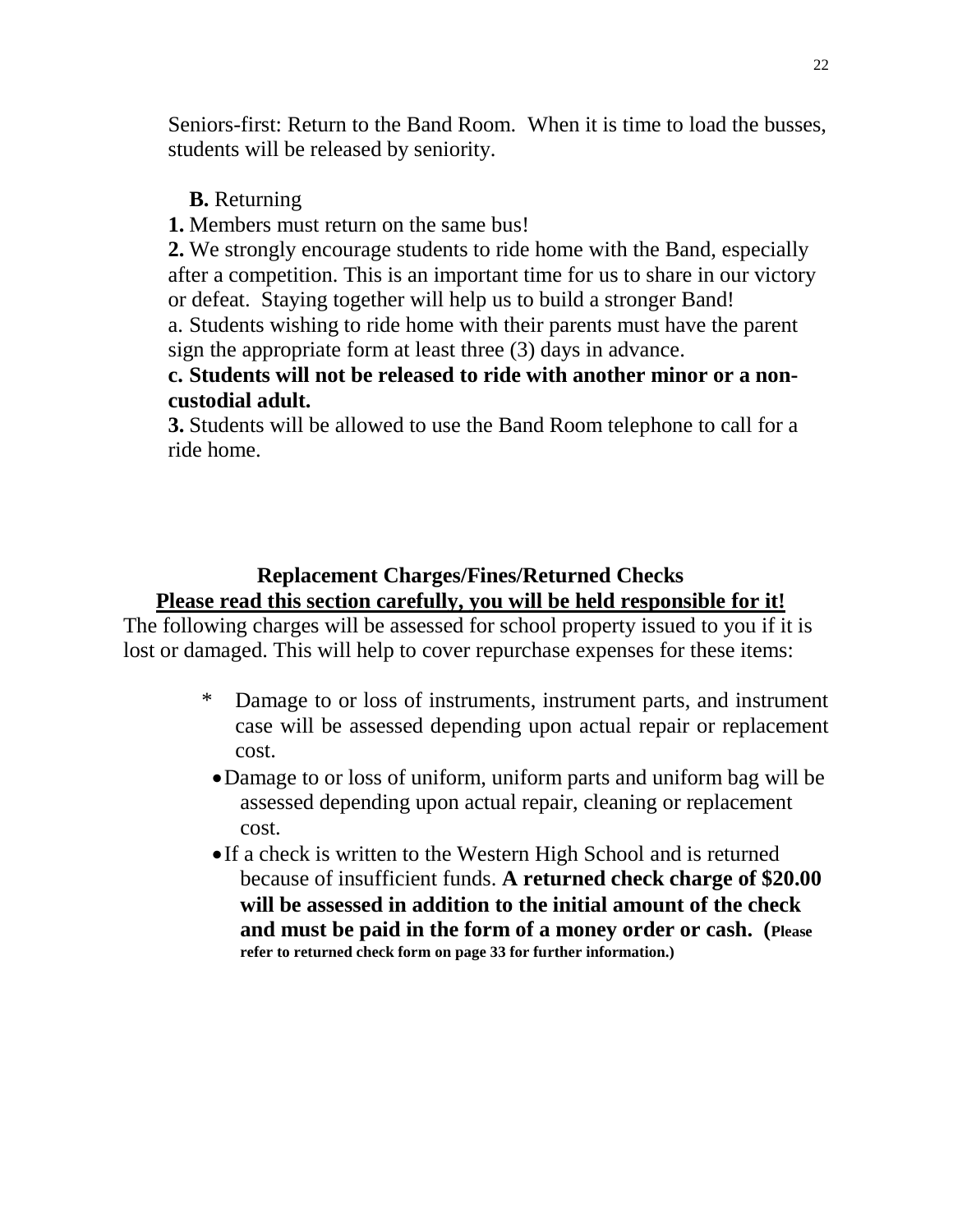# **Grading Policy**

#### **ALL BAND MEMBERS MUST MAINTAIN A 2.0 G.P.A. AND HAVE EXCELLENT CONDUCT TO PARTICIPATE IN BAND!**

Grading for all Band Members is based on the following scale: **45% Participation at concert band, solos and ensembles and jazz band, Performances, 30% Playing & Memorization Tests, Marching Tests 20% daily participation 5% Written tests/Quiz**

#### **A.** FIRST QUARTER:

- 1. **All** Musicians will be graded while playing their part for the Alma Mater
- 2. **All** Musicians will be graded while playing their part memorized for the fight songs & our band marches.
- 3. Auxiliary & Percussionists will have their choice to play or sing the songs.
- 4. **All** Musicians will be graded based on their participation in the weekly football games.
- **5. All students will be graded based on their participation in all required parades.**
- B. SECOND QUARTER:
	- 1. **All** Musicians will be graded the second quarter while playing their part memorized for the Alma Mater & the School Fight Song.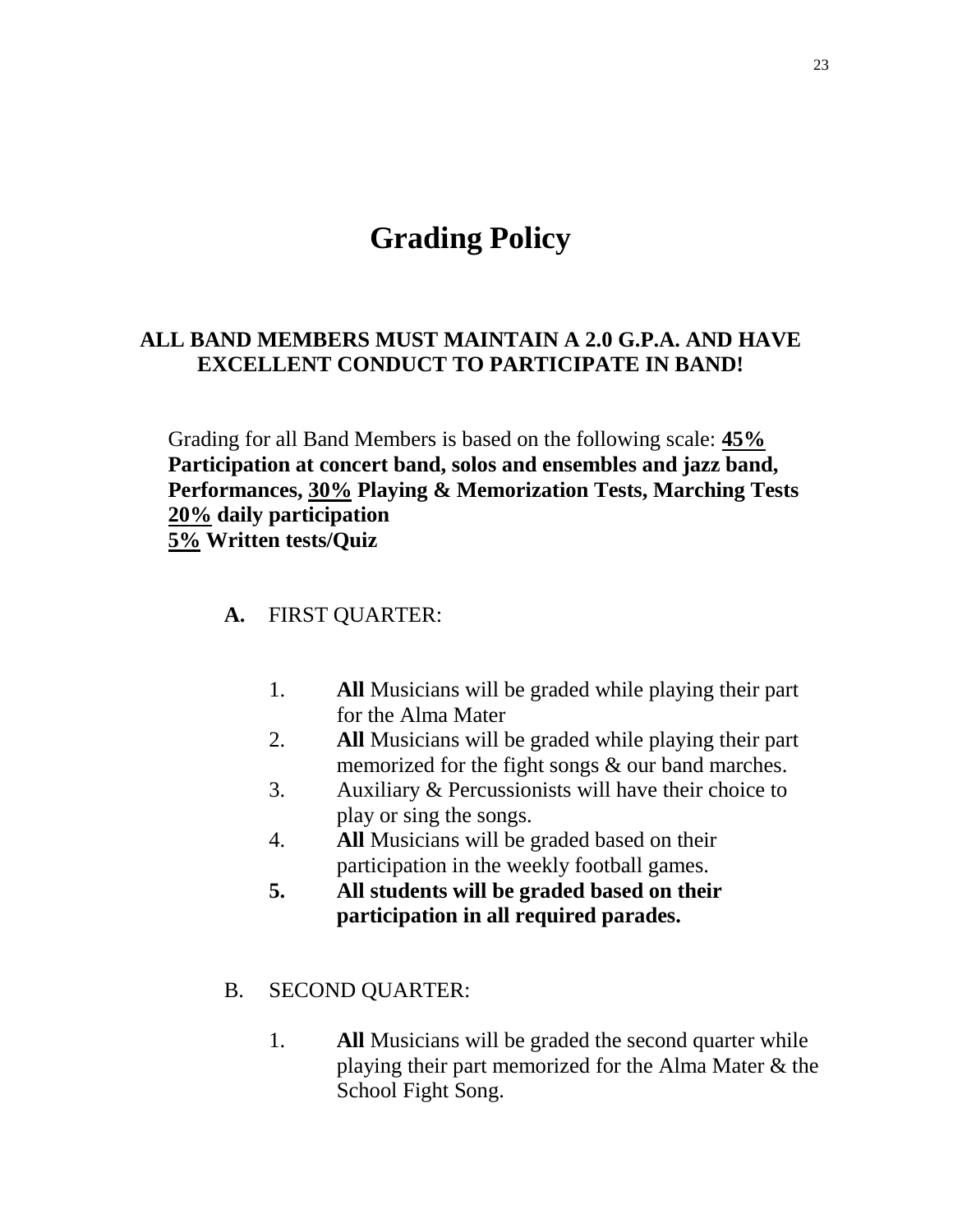- 2. Auxiliary & Percussionists will have their choice to play or sing the songs.
- 3. **All** Musicians will be graded based on their participation in the F.B.A. Marching Band Evaluation.
- 4. **All students will be graded based on their participation in all required parades.**
- 5. **All Musicians will be graded on their participation in the holiday concert.**

# C. THIRD QUARTER

- 1. All students will be graded on their knowledge of and their Major, Minor and Chromatic Scales.
- 2. All students will be graded on their sight reading ability.
- 3. All students will be graded on their participation in F.B.A. solo and ensemble festival.
- 4. All students will be graded based on their participation in F.B.A. concert band evaluations.
- 5. Students will be graded based upon their performance of music to be played for concert band evaluation.

# D. FOURTH QUARTER

- 1. All students will be graded on their sight reading ability.
- 2. All students will be graded on their participation of spring concert.
- 3. All students will be graded on tone production, technique, articulation, intonation and phrasing.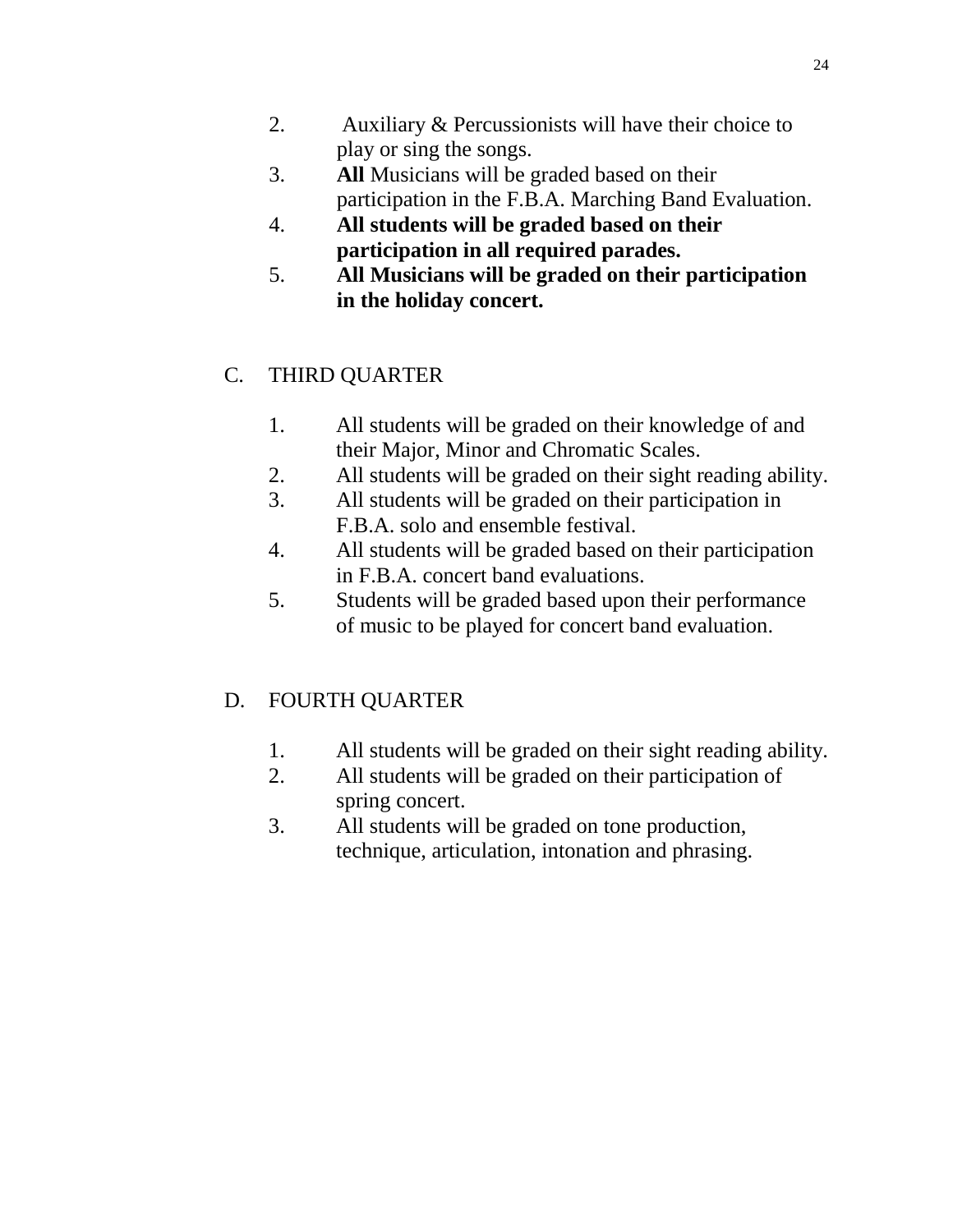### **AUXILIARY ONLY**

- A. All Auxiliary members will be expected to perform the following: **NOTE: All Auxiliary members** MUST **be able to perform** flag **maneuvers, even if they are not part of the Flag Team!**
	- **1.** Stretching & Warm-up
	- 2. Dance Moves
	- 3. Body Positions
	- 4. Free Hand Positions
	- 5. Equipment Placement
- B. Color guard will be expected to perform a variety of the following:
	- 1. Baton "Tricks"
	- 2. Rolls
	- 3. Spins
	- 4. Tosses
	- 5. Catches
	- 6. Swings
	- 7. Connecting Moves / Combination Moves
	- 8. Salutes
	- 9. Poses
	- 10. Warm-up with Equipment
- C. Flag Team members will be expected to perform the following:
	- 1. Spins
	- 2. Angles
	- 3. Tosses
	- 4.Carves
	- 5. Swings
	- 6. Salutes

Auxiliary Tryout Requirements

# **Requirements:**

The minimum G.P.A. to tryout is a 2.0 based on a 4 point grading scale per first semester report card. Your conduct G.P.A needs to be a 3.0 to participate. **Candidates are advised to consider the cost of participation if they are selected. Approximately \$1500.00 will be needed to participate in the Western Band Auxiliary**. This includes uniforms, camps, trips, equipment, accessories, hairstyles, competitions (home &away) and band fees. A list of minimum techniques required will be given out at the first rehearsal to each candidate.

# **\* THERE IS NO REFUND FOR ANY FEES!**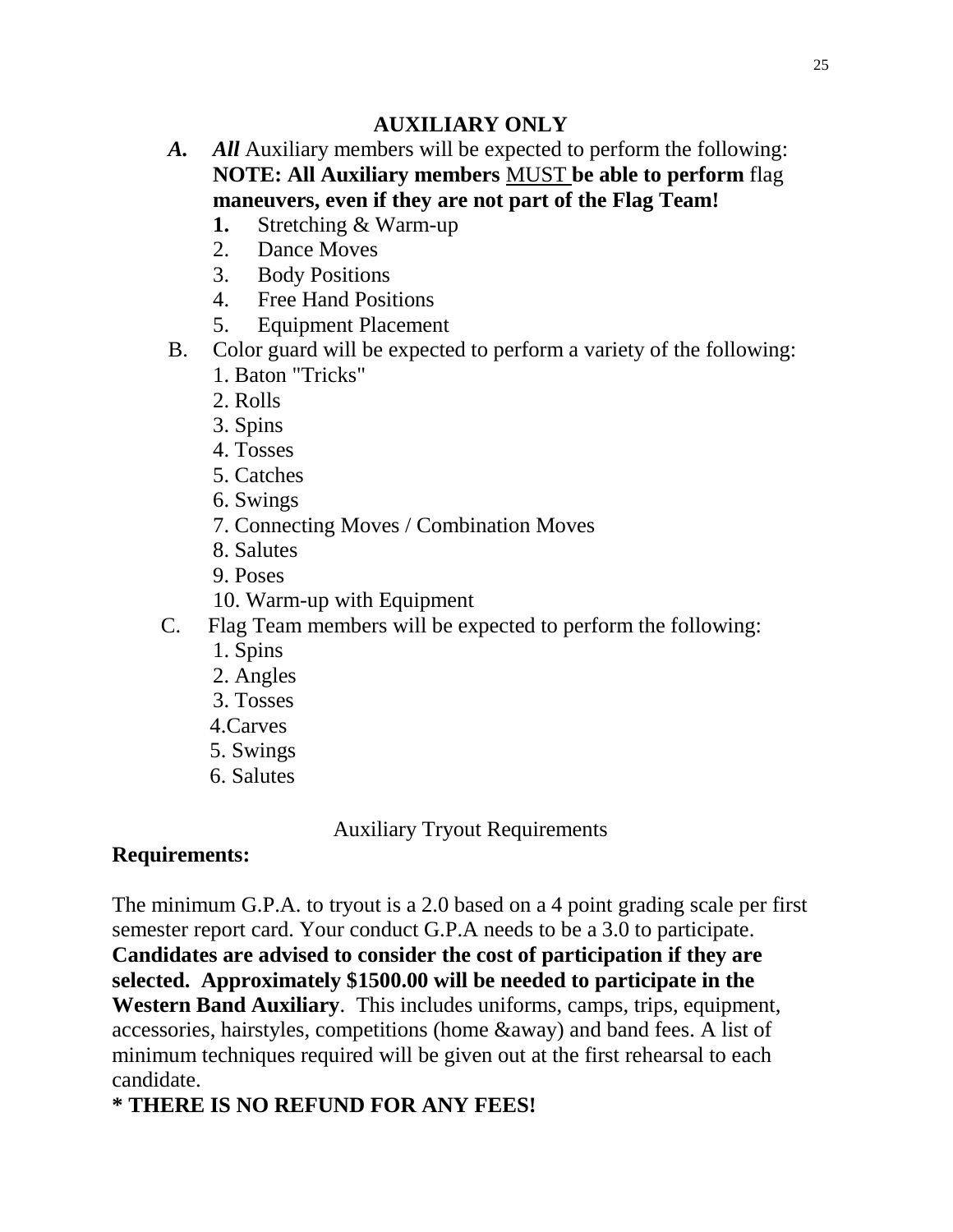# **WESTERN 'S AUXILIARY CONTRACT**

Auxiliaries serve a very important function in the band. You are the "goodwill ambassadors" for the band. Your talent and showmanship increase audience appreciation of and respect for the band. However, as an organization grows, so does the need to implement rules and regulations to help the organization run efficiently**. Being a member of the auxiliary is a privilege, not a right!!** Band is a year-round activity. To this end, the following rules have been established

# I) **GRADES**

Your primary purpose for being in high school is to obtain a diploma. Your grades are very important--THEY ARE TIED TO SCHOLARSHIPS! A 2.0 is the minimum acceptable GPA. Anytime you fall below the minimum GPA requirement, you are automatically on probation and stand the possibility of not marching until grades improve. **You are also expected to maintain at least a 3.0 GPA in CONDUCT!**

The first grade check will take place during the time of progress reports. Each member will also be given an auxiliary conduct progress report. If at that time you have not met the required G.P.A., you will be placed on probation. While on probation, you are still expected to continue regular marching band activities. However, you will be unable do all performances (half time, parades, etc.). While on probation, you will receive a weekly progress report. Grades will be checked again at the end of the grading period. If at that time, you have not achieved a 2.0 academic GPA, you will be put on suspension, while on suspension, you may not attend marching band functions. However, you are still expected to keep in contact with the sponsor and captain. If you have not achieved a 2.0 academic G.P.A. by the second grading period, you will be dismissed from the Western Marching Band Auxiliary.

# **II. RESPECT FOR AUTHORITY**

Respect for authority is primary- You must do whatever your section leader tells you to do. Do not violate the chain of command (captain--drum major--sponsor- band director). Respect each other; this is a team effort. Do whatever your sponsor/captain tells you to do, and do it quickly and graciously, without an attitude. Game playing is easily detected and not appreciated- Sponsors must have officers and members with whom they can work. Expect leadership roles to change if a "smooth-working" relationship cannot be achieved.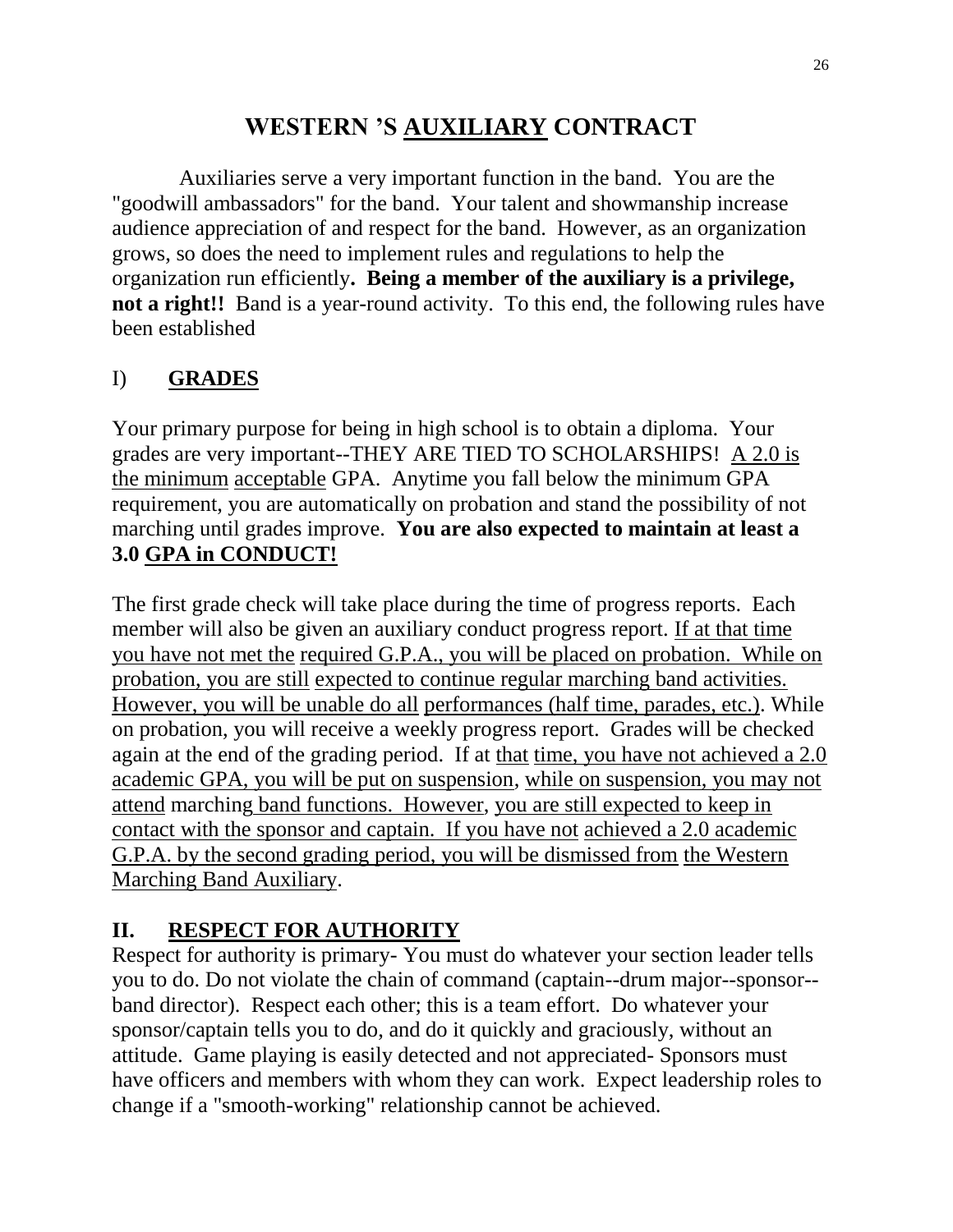#### **III) DRESS/ALTERNATE UNIFORMS, AND ACCESSORIES**

Both dress and alternate uniform must be kept spotless! (Headbands, gloves, small pearl earrings, band T-shirt, hairpiece, and equipment). Uniforms must be fastened for the duration of the performance (the moment you step off of the bus, until you step back on the bus). The entire buttocks **must be covered**. Before and after any performance only band T-shirts or sectional T-shirts can be worn.

### **IV) PRACTICE UNIFORMS**

This uniform must include black socks. The stomach must be covered fully. The school board recommends using a sunscreen on exposed skin- Practice uniforms should be kept spotless!

### V) **HAIRSTYLES**

One style for the auxiliary will be decided upon by the sponsors for each band activity (marching season, marching festival, parades, out-of-town trips, solo/ensemble, etc.). Each squad is welcome to make recommendations. Hairstyles should be weatherproof. In case of bad weather, the hairstyle is subject to change. A ponytail or braid is usually the best**. Ponytail color is limited to the color of the root of the hair. Anyone unwilling to confirm to the stated hairstyles will not march!**

### VI) **GROOMING/HYGIENE**

**Underarms** and the **bikini line** must be shaved (Color guard). Deodorize underarms (clear deodorant) and bikini area.

**Nails-** No nail polish- Nail length should not interfere with performance requirements.

**Undergarments:** Black panties are suggested as well as support bras. Girdles where needed.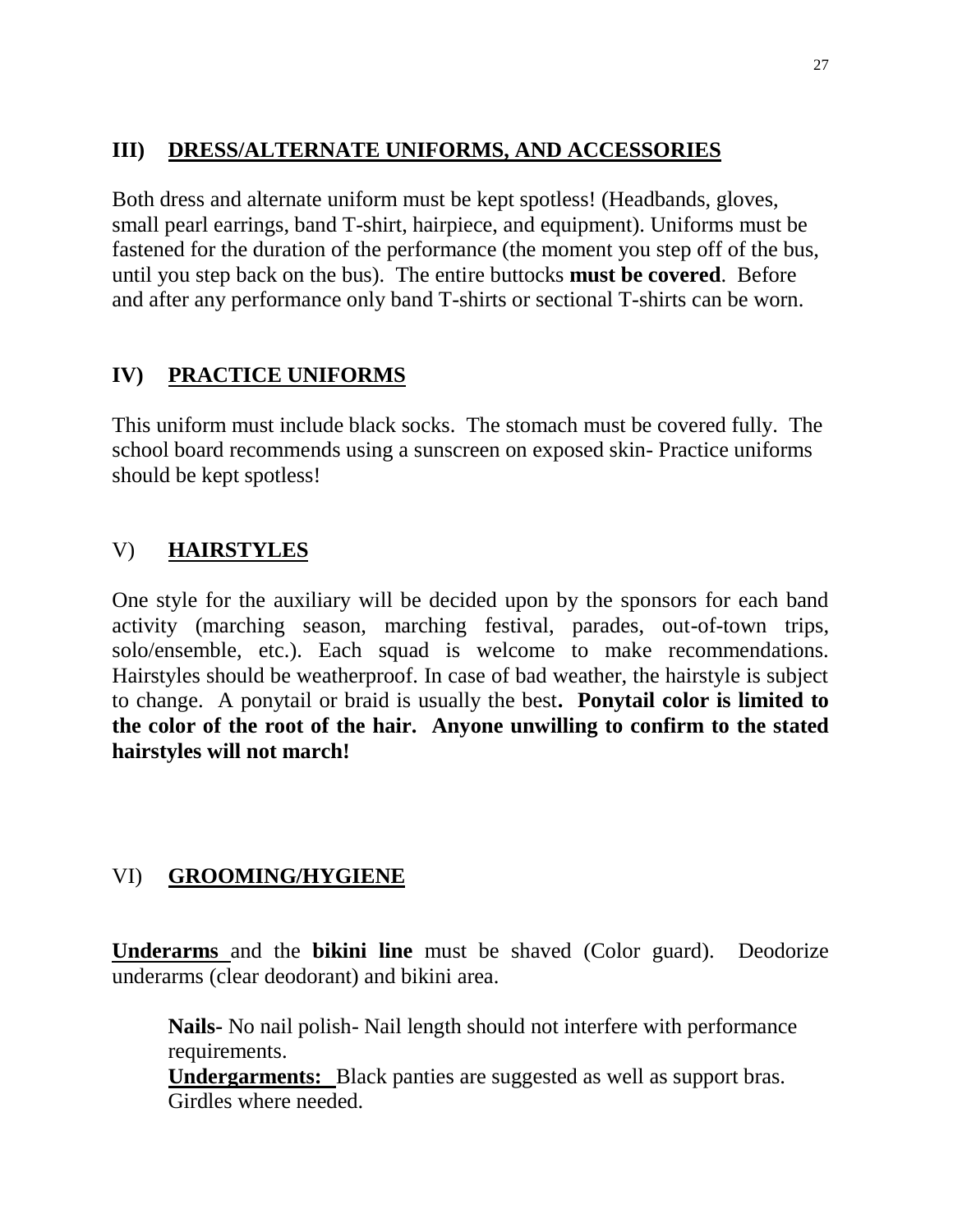**Jewelry:** A National Band Association rule is **"NO JEWELRY".** . During practice--NO JEWELRY! We strongly recommend that all jewelry be left home until marching season has ended. This will eliminate lost or stolen jewelry problems.

**Uniform** Care: Sequined, Lycra, or polyester uniforms must be washed by hand in cold water with Woolite. Place uniforms on a hanger or lay flat to dry. Uniforms should be stored in an old a pillowcase to avoid premature uniform damage.

# **VII) PRACTICES AND PERFORMANCES**

*, Practices and Performances are for the duration; they are often frequent and long--expect that!!!* You must attend every practice and be on time. You are expected to **stay until your sponsor/band director dismisses you. YOU ARE EXPECTED TO PRACTICE DELIGENTLY EVERYDAY. YOUR ROUTINES ARE DIFFICULT AND REQUIRE A GREAT DEAL OF PRECISION AND MASTERY.**

**It is your responsibility to keep your parent/guardian informed of all band activities. Parents are encouraged to attend all scheduled band parent meetings.**

Remember, practicing has two parts:

1.) SECTIONALS **-** where the squad practices routines alone 2) FULL **BAND REHEARSAL -** where all auxiliaries join the rest of the band to practice for a performance

**DRILLS** - mastery of routines and readiness to perform. Prior to performances, drills will be held. You must pass drills in order to participate in the half-time shows or other performances. Drills are normally a day or two before the performance. The sponsor's decision is final. As a member of the auxiliary unit, you must display proof of ability and talent in the specific unit in which you are a part. The sponsors and band director will be the judge of this proof.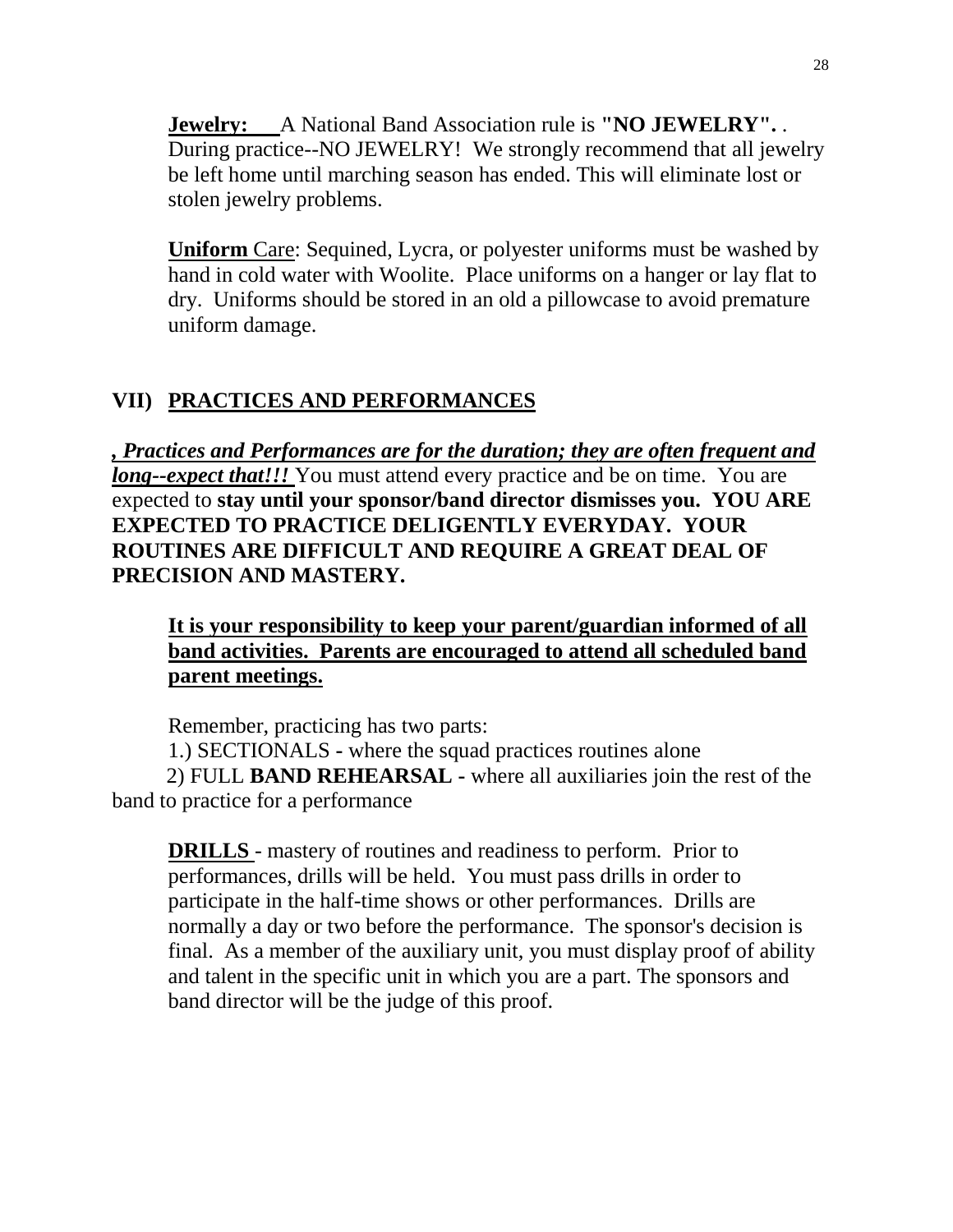#### **VIII) SOLO/ENSEMBLE**

Every member must participate in solo/ensemble. If you are not performing, you must be present at this event. Dress appropriately and giving your support to your fellow squad members who are performing. Failure to comply will result in not being able to tryout for the next year's squad.

#### **IX)** ABSENTEES

You should not be absent from practice. If, however, there are extenuating circumstances (death in family, medical emergencies), **official documentation** is required. Writing a note for you and signing it is not acceptable. A sponsor will always confirm with a parent.

**Parents must give the sponsor prior notice if the child is going to be absent. Missing practice and coming later with an excuse is not acceptable. Make appointments around your practice schedule.** Do not use band time if possible. Any excessive unexcused absences from school or a particular class will not be tolerated. **If a child is suspended from school, that child will also be suspended from all band activities.**

Attendance is taken daily and is reviewed by the sponsors. **If a child has more than one unexcused absence during game week, she/he will not be allowed to march that game.**

\*FIGHTING WILL BE HANDLED AT THE SPONSOR'S/ADMINISTRATORS DISCRETION AND MAY RESULT IN AN AUTOMATIC SUSPENSION.

*We believe that this year will be an exciting and pleasant one for everyone involved in the Western Marching Band Program. In order for this to happen, everyone must do his/her part in following all rules and regulations. Thank you for allowing your son/daughter to be a part of the Western Band & Auxiliary!*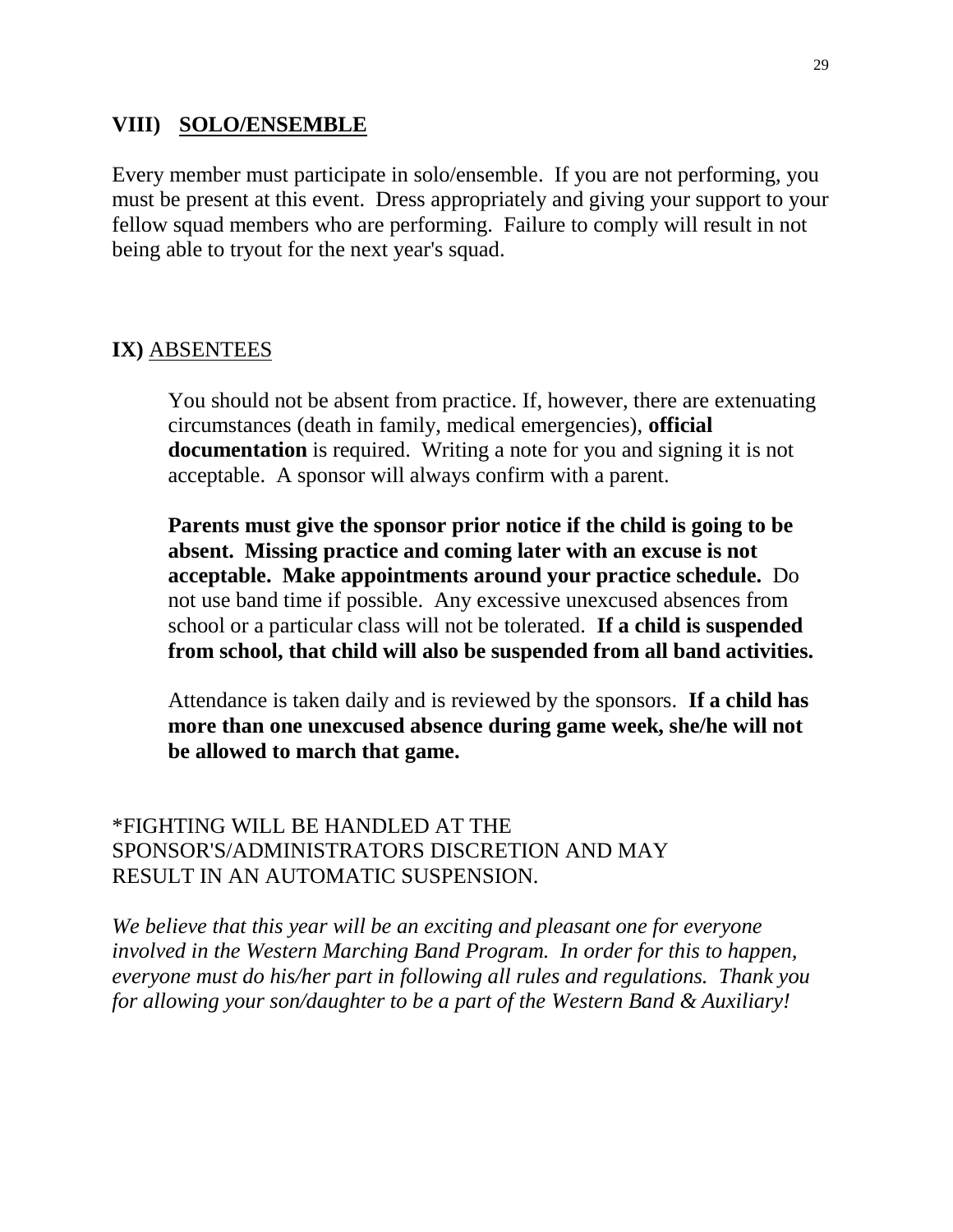#### **Awards**

### I. **All Wildcat Band Members are eligible to earn Participation Awards.**

**A.** Every member will receive an annual award.

B. Varsity Football players & Varsity Cheerleaders will receive double credit for rallies &non-required performances to makeup for performances missed due to participation in their sport.

C. Four-Year Seniors will receive a Wildcat Watch.

#### **II. Wildcat Band Booster College Scholarships for graduating seniors:**

- **A.** Scholarship Prerequisites:
	- 1. The Applicant must be a senior who is graduating from Western High School in June 2008.
	- 2. The Applicant must currently be a member of the Western High Wildcat Band, and must have been a member for at least one **complete** school year.
	- 3. The Applicant must be enrolled in, or planning to enroll in, an institution of higher learning, such as a university, college, community college or trade school.
	- 4. Applicants do not have to plan to major in music in college.
- B. Priority Selection Criteria:
	- 1. Number of years enrolled in the Western High School band program.
	- 2. Active participation in all band activities.
	- 3. Placement (achieved ranking) in instrument or auxiliary section within band.
	- 4. Participation in extracurricular band or music activities.
	- 5. Number of years enrolled in the other school band programs, including Middle school and Elementary school band.
	- 6. Overall high school grade point average.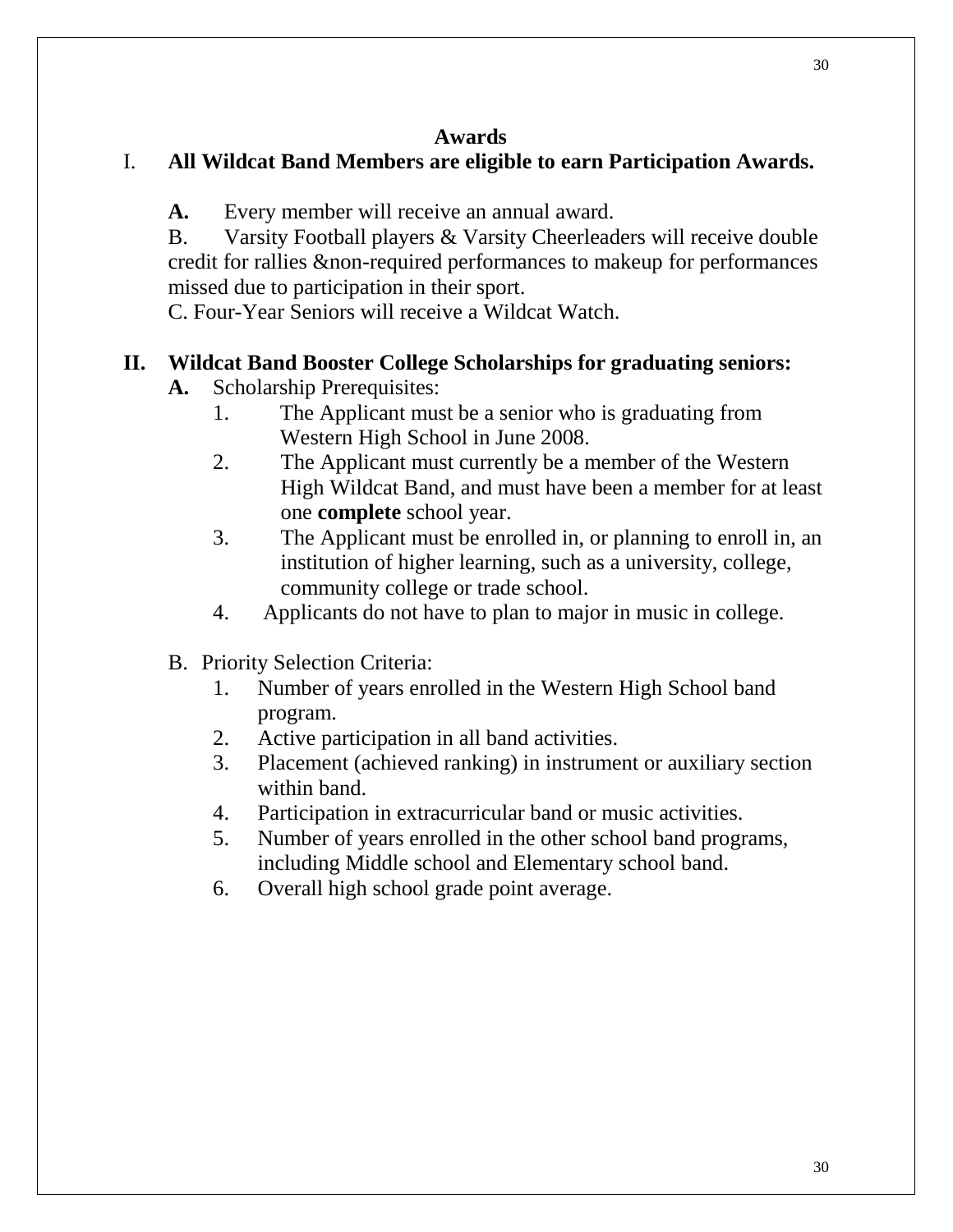#### **Western High School Band Contract**

#### **Band Section:**

- I, \_\_\_\_\_\_\_\_\_\_\_\_\_\_\_\_\_\_, member of the Western High's Band solemnly promise to respect all authorities. I understand that my duties and obligations to this organization are as follows:
- 1. To participate in all activities including Band contest requested by my immediate Sponsor and Band Director.
- 2. Office and leadership positions require a band class
- 3. To participate in daily band practices. \*Practice schedules 2:45pm –6:00p.m. Unless announced differently by the Band Director or Sponsor.
- 4. To maintain a "C" average or above in conduct and scholarship and to always have a satisfactory progress report.
- 5. Fighting in the band room, field, after games etc. will automatically disassociate me from the Western Band Organization.
- 6. **Not** to commit any of the following violations:
	- **a.** Fighting
	- **b.** Excessive disruptive behavior
	- **c.** Lack of interest resulting in poor performance
	- **d.** Disrespect to band officers, sponsors, or Band Director
	- **e.** Excessive Absenteeism or tardiness
	- **f.** Behavior unbecoming to a band student
	- **g.** Excessive, intentional damage to school-owned instruments (repairs must be paid by student)
	- **h.** Violation of any of Western High School's rules and regulations
- 7. The only acceptable excuse for missing a required rehearsal or performance is:
	- a. Personal Illness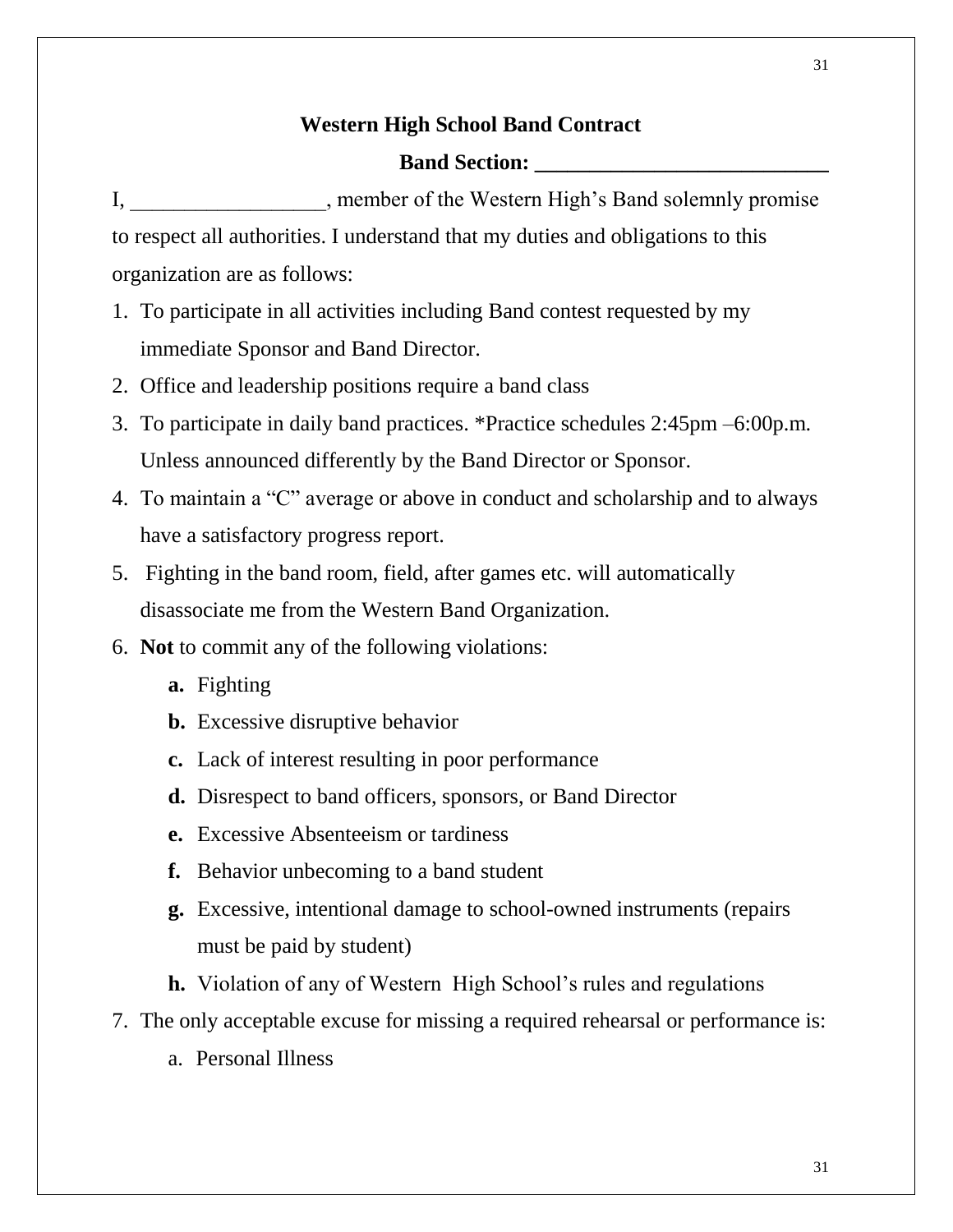- b. Family Emergency (parent should fill out rehearsal/performance absentee form)
- 8. I will at all times conduct myself accordingly while riding the bus to and from band activities.
- 9. Take home to parent/Guardian all written/Verbal notices of band activities or meetings
- 10.To always conduct myself as a professional and behave like a respectful young lady or gentleman.

11. Understand that the rules/regulations in the Band Handbook pertain to me throughout my tenure here as a student in Western High School Band Furthermore, I understand that any of the obligations and rules located in the Band Handbook, Band Contract, or School Discipline code will automatically make me susceptible to suspension from school, the band program, or subject me to other disciplinary action. In addition, I may also not be allowed to attend certain performances or band trips. By signing this form, I am acknowledging that I have received the Band Handbook. All band members are bound by the rules set forth in this handbook regardless of no receipt or lack of signatures.

\_\_\_\_\_\_\_\_\_\_\_\_\_\_\_\_\_\_\_\_\_\_\_\_\_\_\_\_\_\_\_\_\_\_\_ \_\_\_\_\_\_\_\_

(Student signature) (Date)

(Parent signature)

(Band Director's Signature)

\_\_\_\_\_\_\_\_\_\_\_\_\_\_\_\_\_\_\_\_\_\_\_\_\_\_\_\_\_\_\_\_\_\_\_

\_\_\_\_\_\_\_\_\_\_\_\_\_\_\_\_\_\_\_\_\_\_\_\_\_\_\_\_\_\_\_\_\_\_\_\_

Sign below also if you are a member of the Western Auxiliary

**{ }I have read and am well aware of the contents of the auxiliary contract.** Pages (30-35) **Parent/Guardian date:**  $\qquad \qquad$  **date: Auxiliary Member date: \_\_\_\_\_\_\_\_\_\_\_\_**